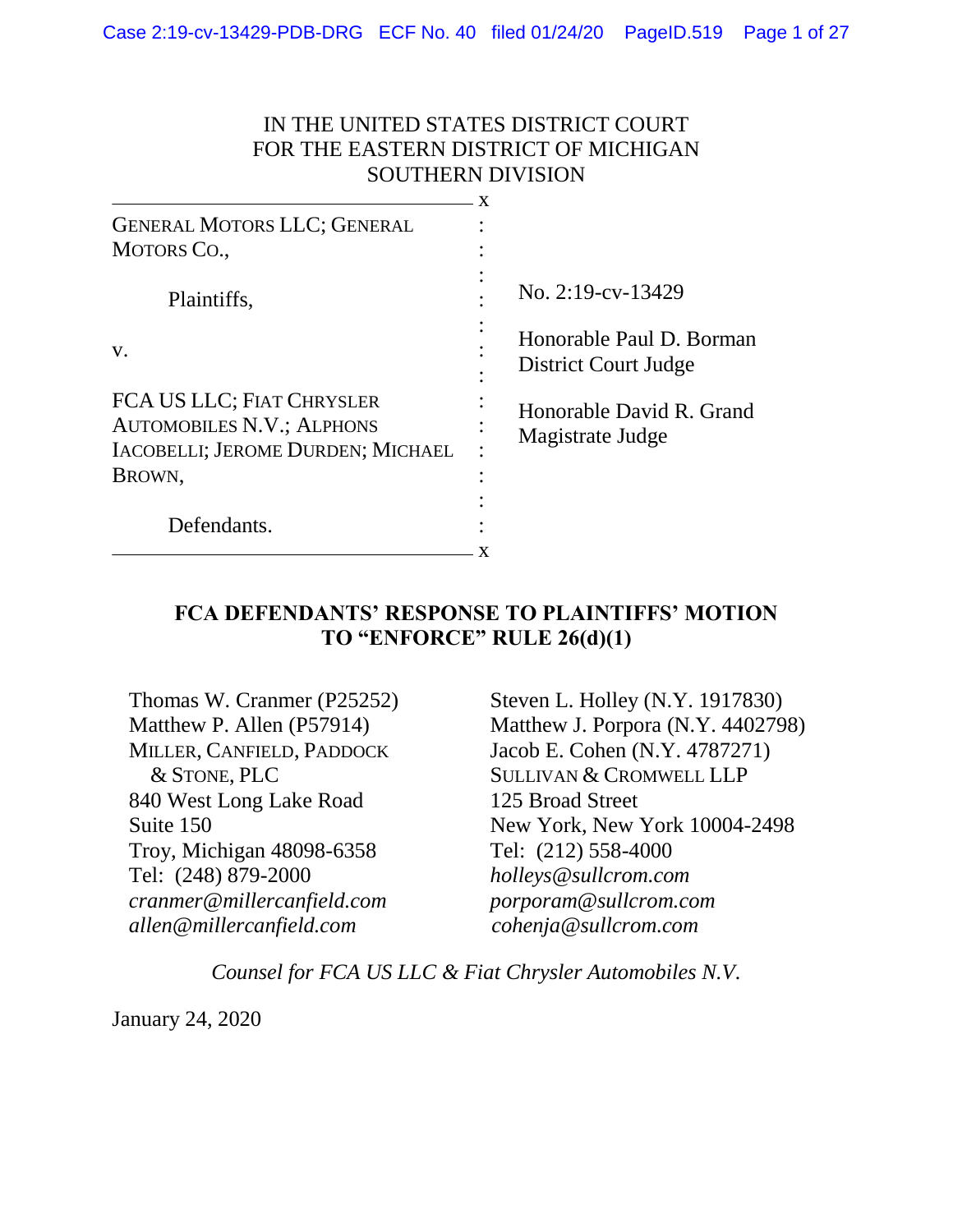# **TABLE OF CONTENTS**

## *Page*

| $\mathbf{I}$ . |           | GM seeks very broad discovery that will impose a substantial                                                                |  |  |
|----------------|-----------|-----------------------------------------------------------------------------------------------------------------------------|--|--|
| II.            |           |                                                                                                                             |  |  |
|                | A.        | GM does not even attempt to argue that it will be prejudiced by                                                             |  |  |
|                | <b>B.</b> | GM's concern about obtaining discovery from non-parties does<br>not justify commencing burdensome discovery against FCA  15 |  |  |
| Ш.             |           |                                                                                                                             |  |  |
|                |           |                                                                                                                             |  |  |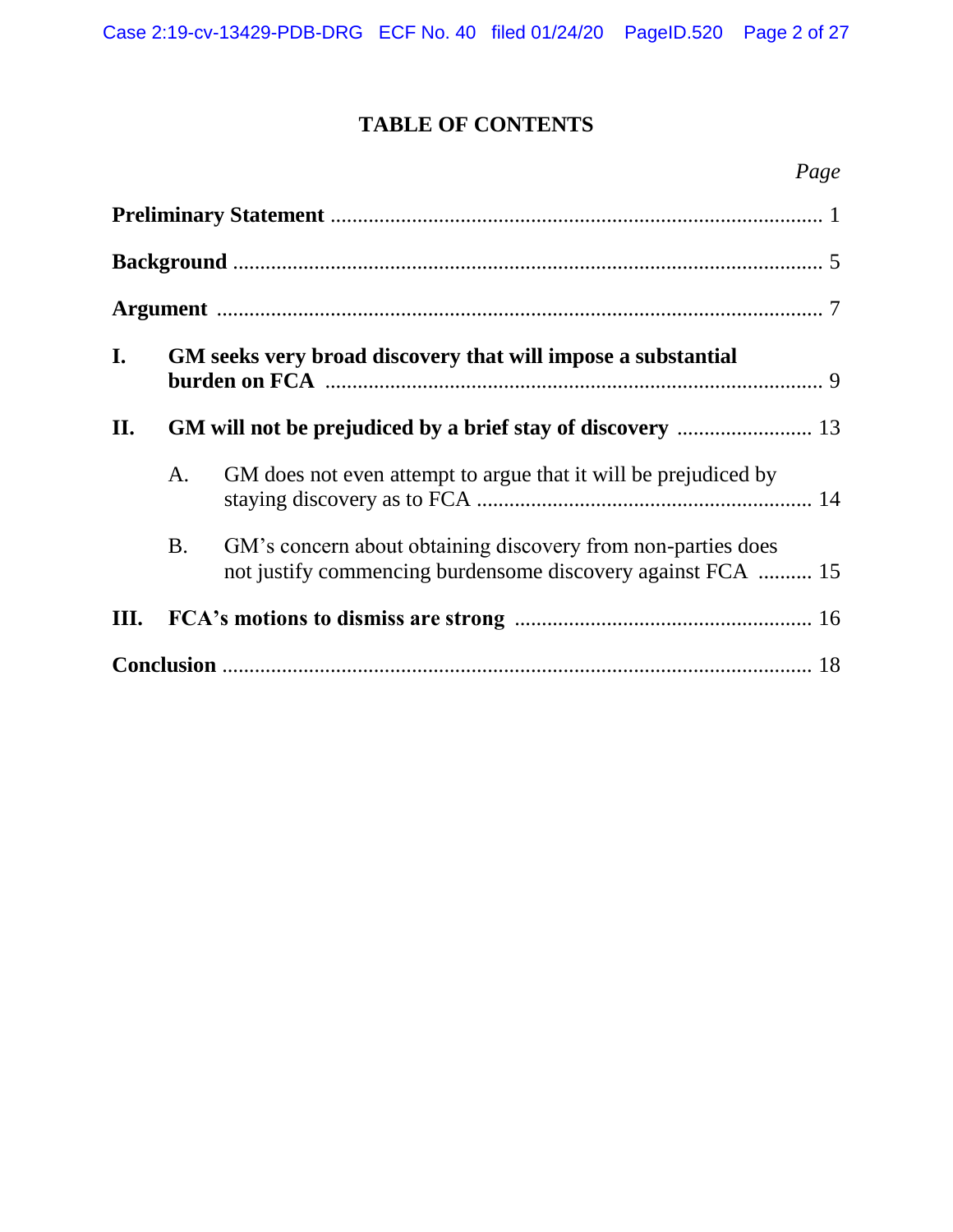# **TABLE OF AUTHORITIES**

| Page(s) |  |
|---------|--|
|---------|--|

### **Cases**

| AFT Mich. v. Project Veritas,                                                                                                    |
|----------------------------------------------------------------------------------------------------------------------------------|
| Agema v. City of Allegan,                                                                                                        |
| Arriaga-Zacarias v. Lewis Taylor Farms, Inc.,                                                                                    |
| Ashcroft v. Iqbal,                                                                                                               |
| Bah v. Attorney Gen. of Tenn.,                                                                                                   |
| Boelter v. Hearst Commc'ns, Inc.,<br>No. 15-cv-3934, 2016 WL 361554 (S.D.N.Y. Jan. 28, 2016)  16                                 |
| Botkin v. Tokio Marine & Nichido Fire Ins. Co.,                                                                                  |
| Brown v. Tax Ease Lien Servicing, LLC,                                                                                           |
| Canyon Cty. v. Syngenta Seeds, Inc.,                                                                                             |
| Capital Ventures Int'l v. J.P. Morgan Mortg. Acquisition Corp.,<br>No. 12-cv-10085, 2014 WL 1431124 (D. Mass. Apr. 14, 2014)  12 |
| DeShetler v. FCA US LLC,<br>No. 18-cv-078, 2018 WL 6257377 (N.D. Ohio Nov. 30, 2018)  13                                         |
| Edwards v. Standard Fed. Bank, NA,<br>No. 08-cv-12146, 2008 WL 4771880 (E.D. Mich. Oct. 29, 2008)  10                            |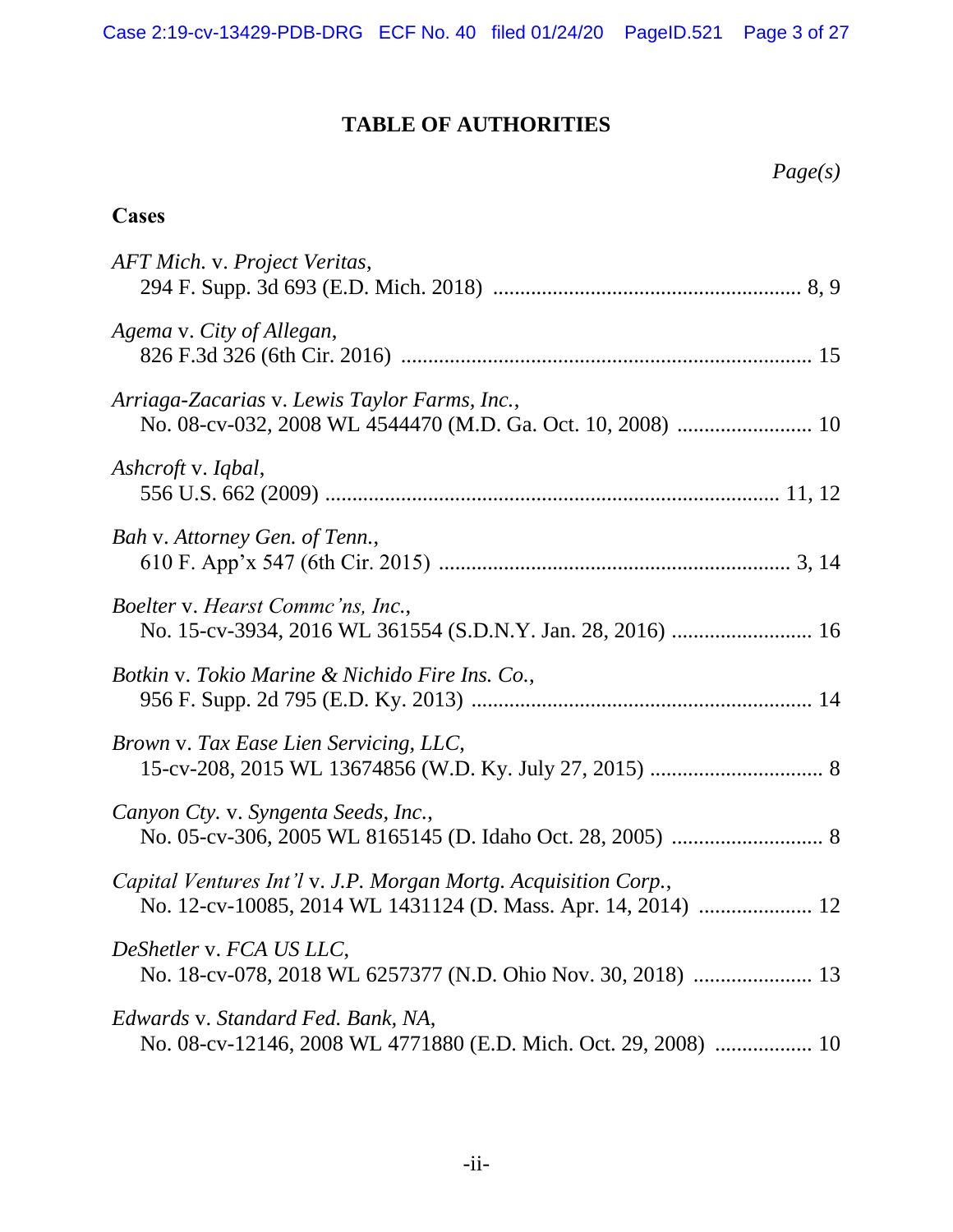| Flagg v. City of Detroit,                                                                          |
|----------------------------------------------------------------------------------------------------|
| Guajardo v. Martinez,                                                                              |
| Hahn v. Star Bank,                                                                                 |
| Hemi Grp., LLC v. City of N.Y.,                                                                    |
| Holmes v. Sec. Inv'r Prot. Corp.,                                                                  |
| In re First Constitution S'holders Litig.,                                                         |
| In re Term Commodities Cotton Futures Litig.,                                                      |
| Integrated Sys. & Power, Inc. v. Honeywell Int'l, Inc.,                                            |
| James v. Hunt,                                                                                     |
| Jarvis v. Regan,                                                                                   |
| King Cty. v. Merrill Lynch & Co.,<br>No. 10-cv-1156, 2011 WL 3438491 (W.D. Wash. Aug. 5, 2011)  11 |
| Klein Steel Servs. Inc. v. Sirius Prot., LLC,                                                      |
| Lau v. Ambani,                                                                                     |
| Levy v. BASF Metals Ltd.,                                                                          |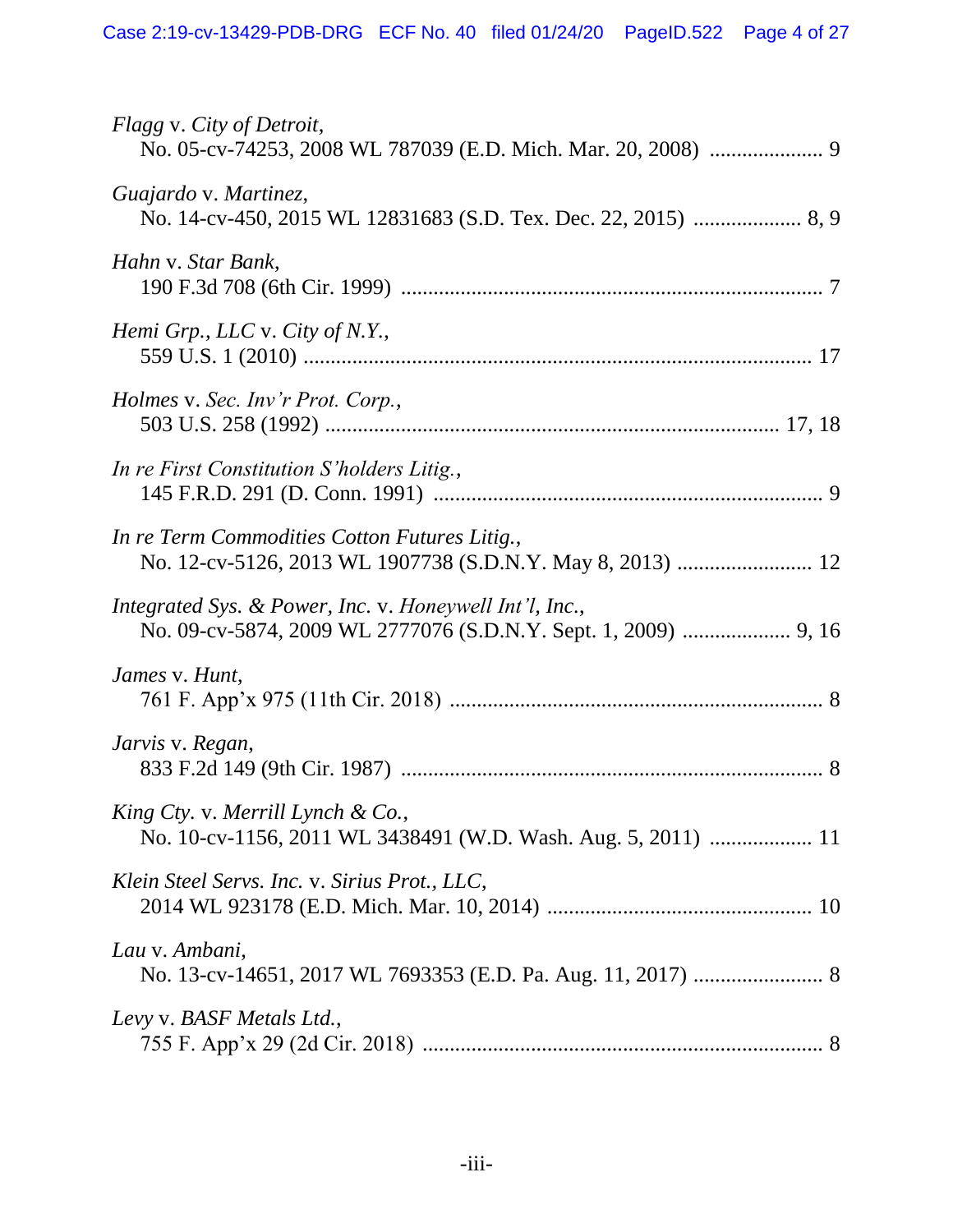| Limestone Dev. Corp. v. Vill. of Lemont,                                                           |
|----------------------------------------------------------------------------------------------------|
| Ludlow v. Flowers Foods, Inc.,<br>No. 18-cv-1190, 2019 WL 6252926 (S.D. Cal. Nov. 22, 2019)  11    |
| Major, Lindsey & Africa, LLC v. Mahn,                                                              |
| Malibu Media, LLC v. Braun,<br>No. 14-cv-12409, 2015 WL 1014951 (E.D. Mich. Mar. 9, 2015)  9, 16   |
| Martin v. Mohr,                                                                                    |
| Melton v. Blankenship,                                                                             |
| Miller v. Countrywide Home Loans,                                                                  |
| Mortg. Resolution Servicing, LLC v. JPMorgan Chase Bank, N.A.,                                     |
| N.M. Oncology & Hematology Consultants, Ltd. v. Presbyterian Healthcare<br>Servs.,                 |
| New Albany Tractor, Inc. v. Louisville Tractor, Inc.,                                              |
| O'Sullivan v. Deutsche Bank AG,<br>No. 17-cv-8709, 2018 WL 1989585 (S.D.N.Y. Apr. 26, 2018)  9, 14 |
| Perry v. Am. Tobacco Co.,                                                                          |
| Porter v. Five Star Quality Care-MI, LLC,                                                          |
| Powers v. Merck & Co.,                                                                             |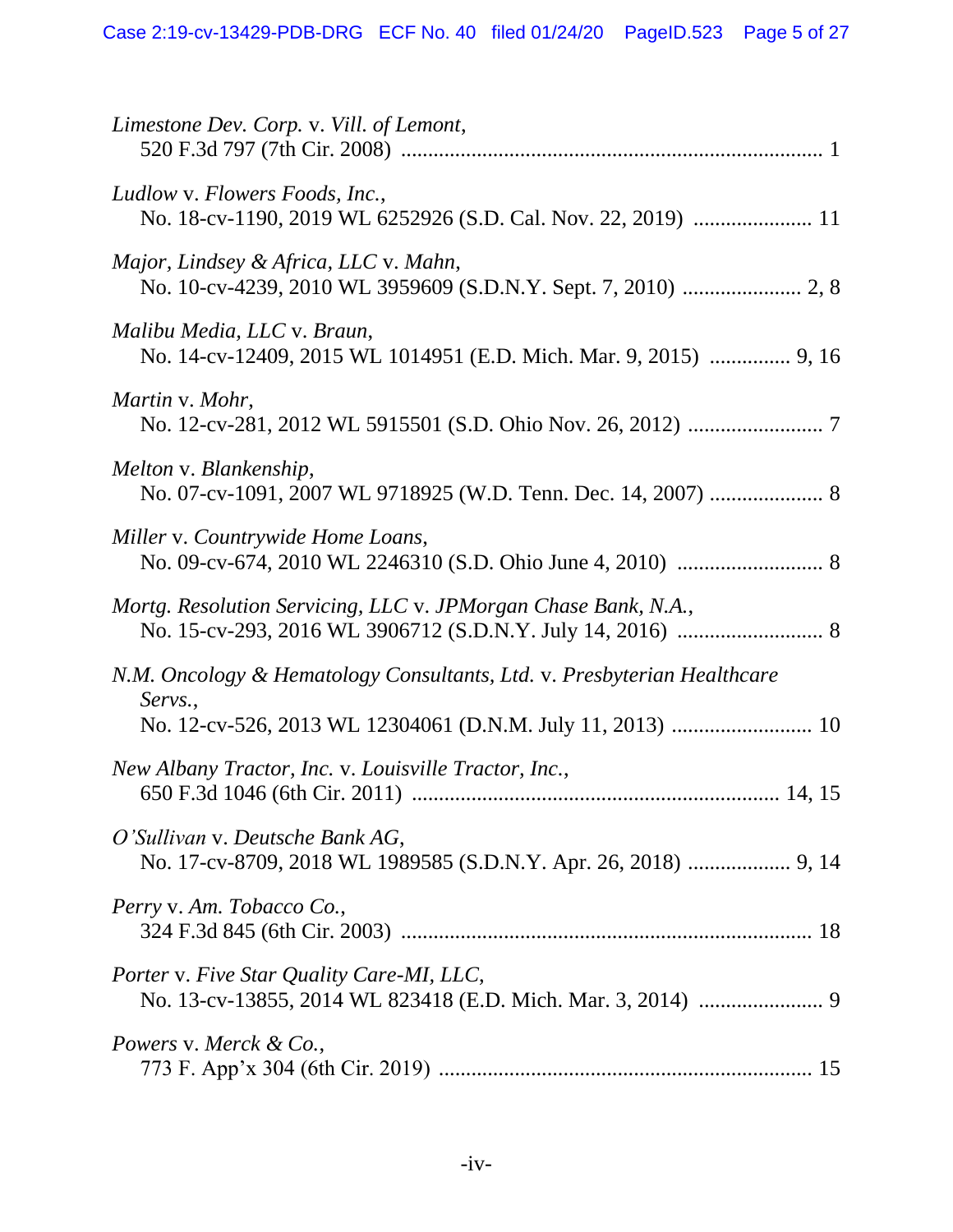| Price v. Milmar Food Grp., LLC,                                                               |
|-----------------------------------------------------------------------------------------------|
| Prison Legal News v. Bezotte,                                                                 |
| Romar Sales Corp. v. Seddon,                                                                  |
| <i>Russell v. Tribley,</i><br>No. 10-cv-14824, 2011 WL 4387589 (E.D. Mich. Aug. 10, 2011)  15 |
| Sky Med. Supply Inc. v. SCS Support Claims Servs., Inc.,                                      |
| Spinelli v. NFL,<br>No. 13-cv-7398, 2015 WL 7302266 (S.D.N.Y. Nov. 17, 2015)  14              |
| Swanigan v. FCA US, LLC,<br>No. 18-cv-10319, 2018 WL 4030815 (E.D. Mich. Aug. 23, 2018)  13   |
| Valverde v. Xclusive Staffing, Inc.,                                                          |
| Wagner v. Mastiffs,                                                                           |
| Williams v. Scottrade, Inc.,                                                                  |
| Yuhasz v. Brush Wellman, Inc.,                                                                |
| Rule                                                                                          |
|                                                                                               |
|                                                                                               |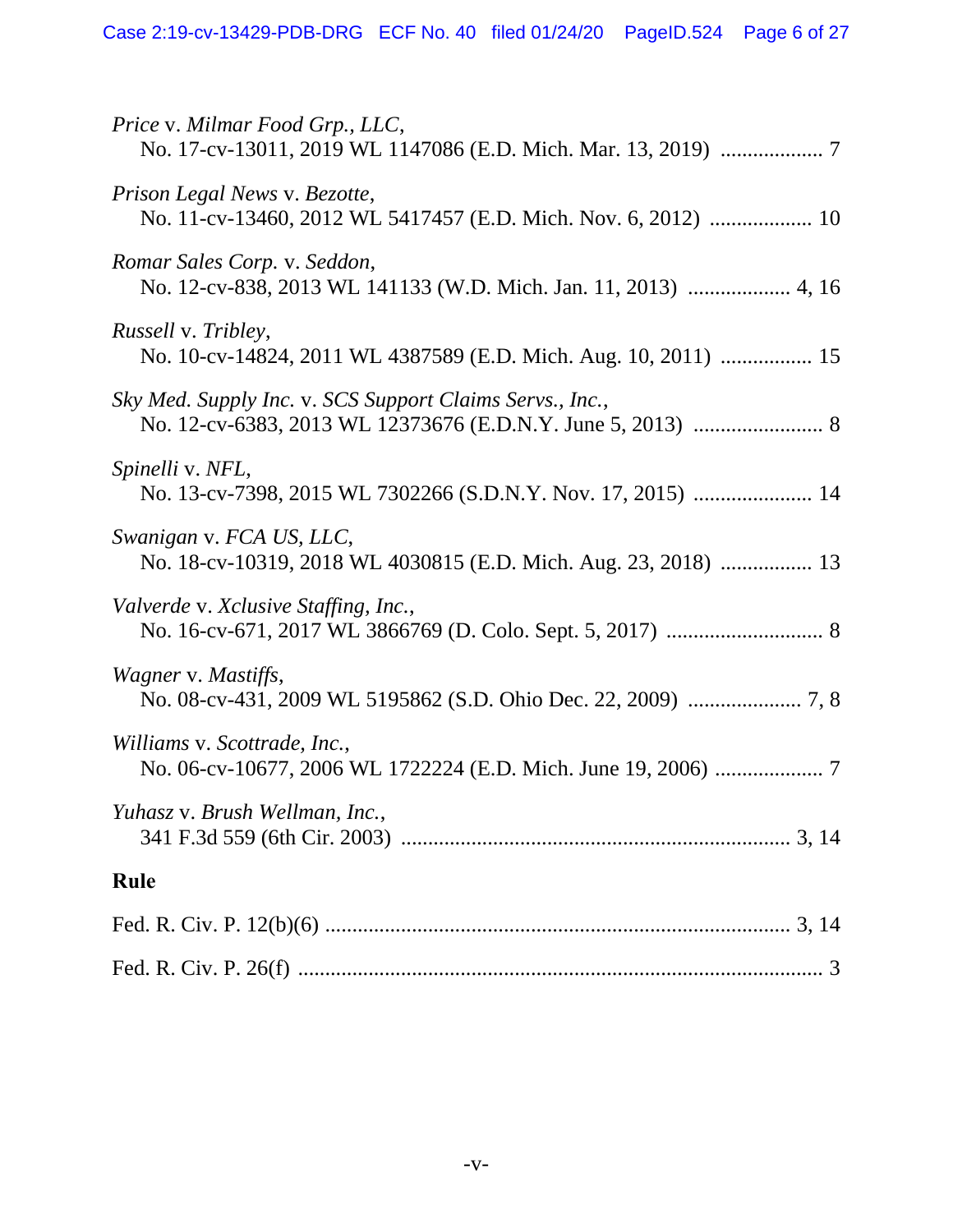#### **STATEMENT OF ISSUE PRESENTED**

Should the Court stay discovery pending resolution of FCA's dispositive motions to dismiss, $<sup>1</sup>$  which are forthcoming, given the Supreme Court's mandate</sup> that a plaintiff "is not entitled to discovery, cabined or otherwise," when its complaint is "deficient," *Ashcroft* v. *Iqbal*, 556 U.S. 662, 686 (2009)?

<sup>&</sup>lt;sup>1</sup> Plaintiffs General Motors LLC and General Motors Co. are referred to collectively as "GM"; Defendants FCA US LLC and Fiat Chrysler Automobiles N.V. are referred to collectively as "FCA"; and Defendants Alphons Iacobelli, Jerome Durden, and Michael Brown are referred to as the "Individual Defendants."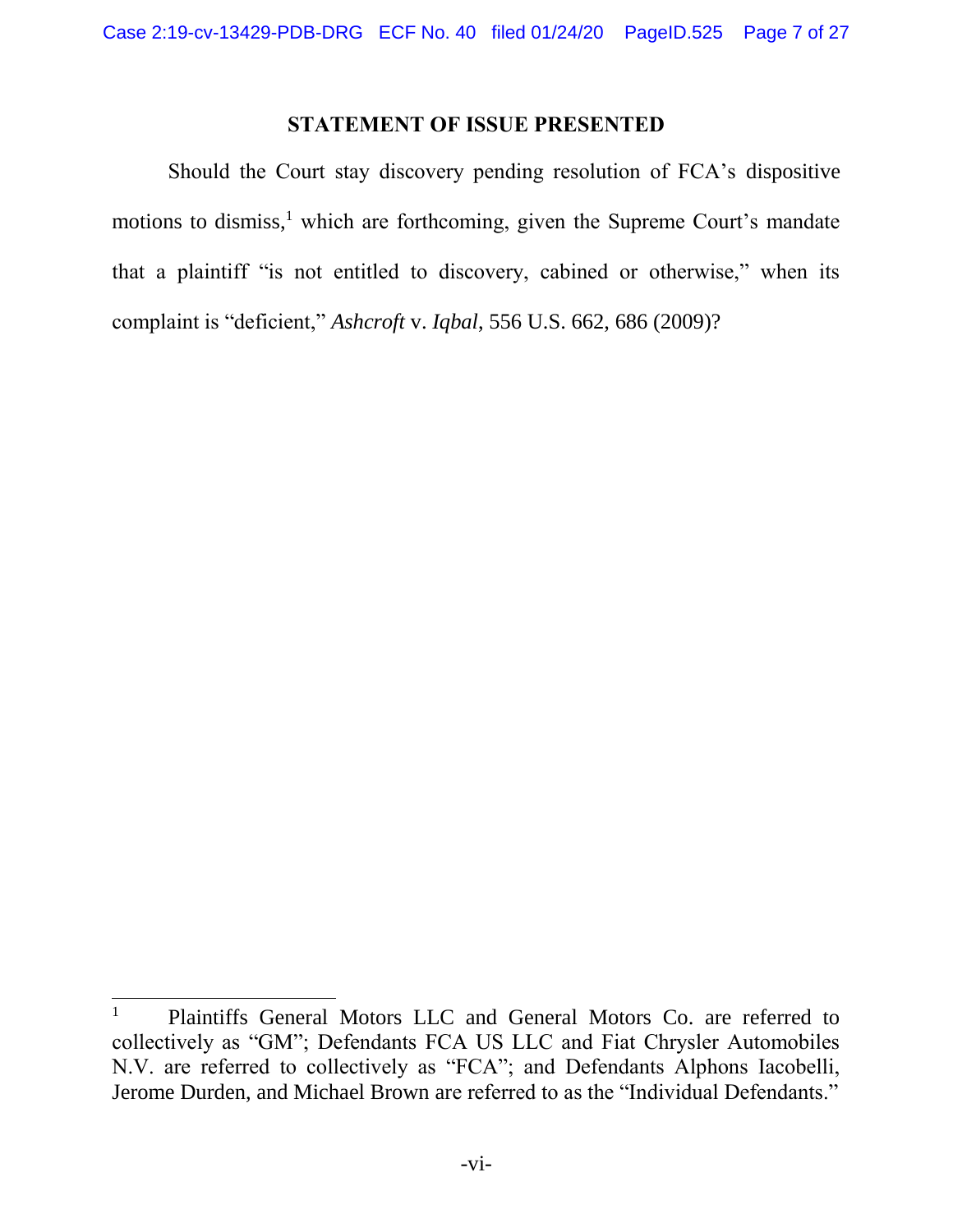### **STATEMENT OF CONTROLLING OR MOST APPROPRIATE AUTHORITIES**

The controlling or most appropriate authorities for the relief that FCA seeks include:

- 1. *Ashcroft* v. *Iqbal*, 556 U.S. 662 (2009)
- 2. *Bah* v. *Attorney Gen. of Tenn.*, 610 F. App'x 547 (6th Cir. 2015)
- 3. *Hahn* v. *Star Bank*, 190 F.3d 708 (6th Cir. 1999)
- 4. *Romar Sales Corp.* v. *Seddon*, 2013 WL 141133 (W.D. Mich. Jan. 11, 2013)
- 5. *Yuhasz* v. *Brush Wellman, Inc.*, 341 F.3d 559 (6th Cir. 2003)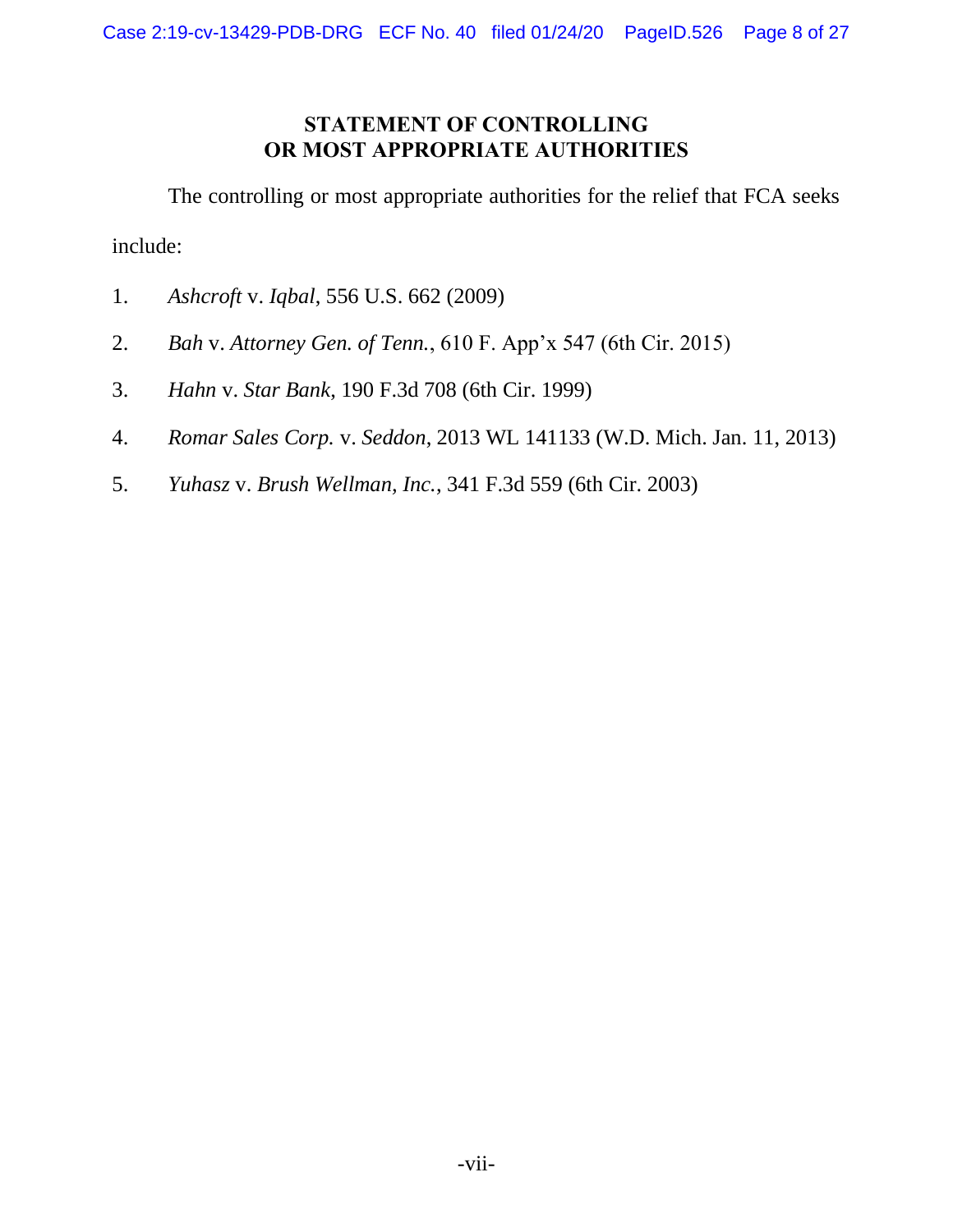#### **PRELIMINARY STATEMENT**

<span id="page-8-0"></span>This Court should stay discovery pending resolution of FCA's motions to dismiss, which, if granted, will dispose of all of the claims in this case. As GM itself has observed, "a short stay of discovery to permit the Court to consider the merits of a motion to dismiss" "is warranted" to "avoid the need for costly and timeconsuming discovery," and will "'not prejudice . . . the opposing party' or unduly delay the action." GM brief in *Feliciano* v. *Gen. Motors LLC*, No. 14-cv-06374, ECF#19 at 2, 2014 WL 6629849 (S.D.N.Y. Oct. 22, 2014). FCA agrees entirely.

GM brought this action under the Racketeer Influenced and Corrupt Organizations Act ("RICO"), which GM itself has described as "the litigation equivalent of a thermonuclear device." GM Brief in *Chaney* v. *Berkshire Hathaway Inc., et al.*, No. 17-cv-989, ECF#60 at 4, 2017 WL 11140611 (D. Ariz. Sept. 8, 2017). In doing so, GM initiated a case that not only is quintessentially "big"—GM seeks billions of dollars in damages, and already has propounded 55 discovery requests on FCA seeking a wide array of documents covering a period of *more than 10 years*—but predicated on claims that are fatally flawed. As the Seventh Circuit has explained, "RICO cases, like antitrust cases, are 'big' cases and the defendant should not be put to the expense of big-case discovery on the basis of a threadbare claim." *Limestone Dev. Corp.* v. *Vill. of Lemont*, 520 F.3d 797, 803 (7th Cir. 2008). GM's Complaint is deficient for numerous independent reasons, as will be explained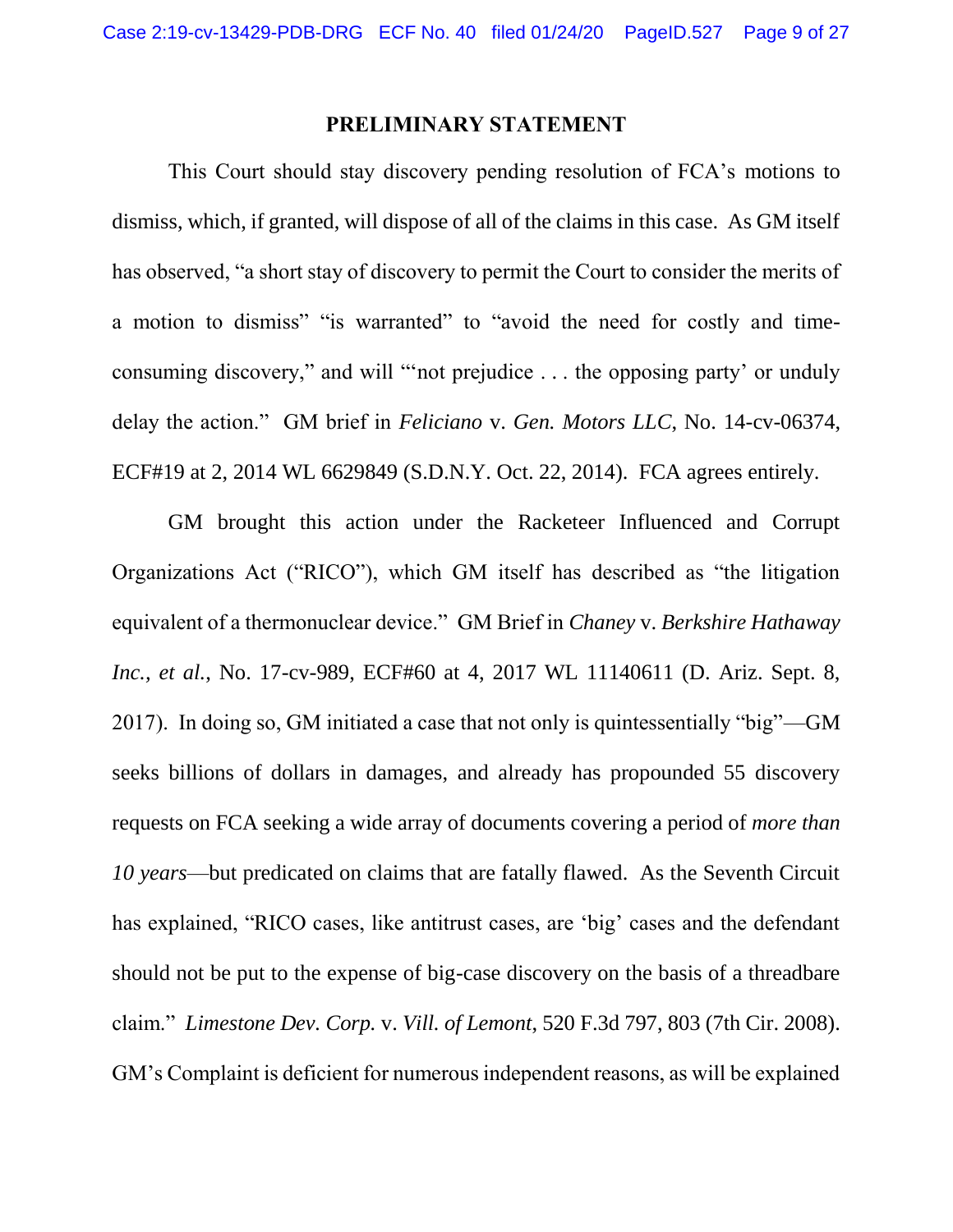in detail in FCA's motions to dismiss. Accordingly, GM should not be permitted to embark on massive discovery—and FCA should not be required to bear the significant burdens of responding to such discovery—until the motions to dismiss are decided.

*First*, permitting GM to commence expansive discovery at the outset of the case will impose significant burdens on FCA, burdens that will be obviated if FCA's motions to dismiss are granted. In fact, given the sheer magnitude of potential discovery in a RICO case and the prospect of treble damages, some judges in the Southern District of New York, which has a great deal of RICO litigation, have adopted an "unvarying practice—in every case, bar none, in which racketeering is alleged—to . . . stay all discovery in the case—*all* discovery, not just RICO-related discovery—until the defendants have had an opportunity to move to dismiss the RICO claims and the Court has decided the motion." *Major, Lindsey & Africa, LLC* v. *Mahn*, 2010 WL 3959609, at \*6 (S.D.N.Y. Sept. 7, 2010). GM's assertion (GM Br. 4) that FCA simply can copy the documents it has produced to the U.S. Department of Justice ("DOJ") in connection with the ongoing criminal investigation wrongly assumes that GM is entitled to all of those documents and that the DOJ would not object to FCA producing them to GM while the investigation is underway. In fact, courts routinely deny requests by plaintiffs in civil cases for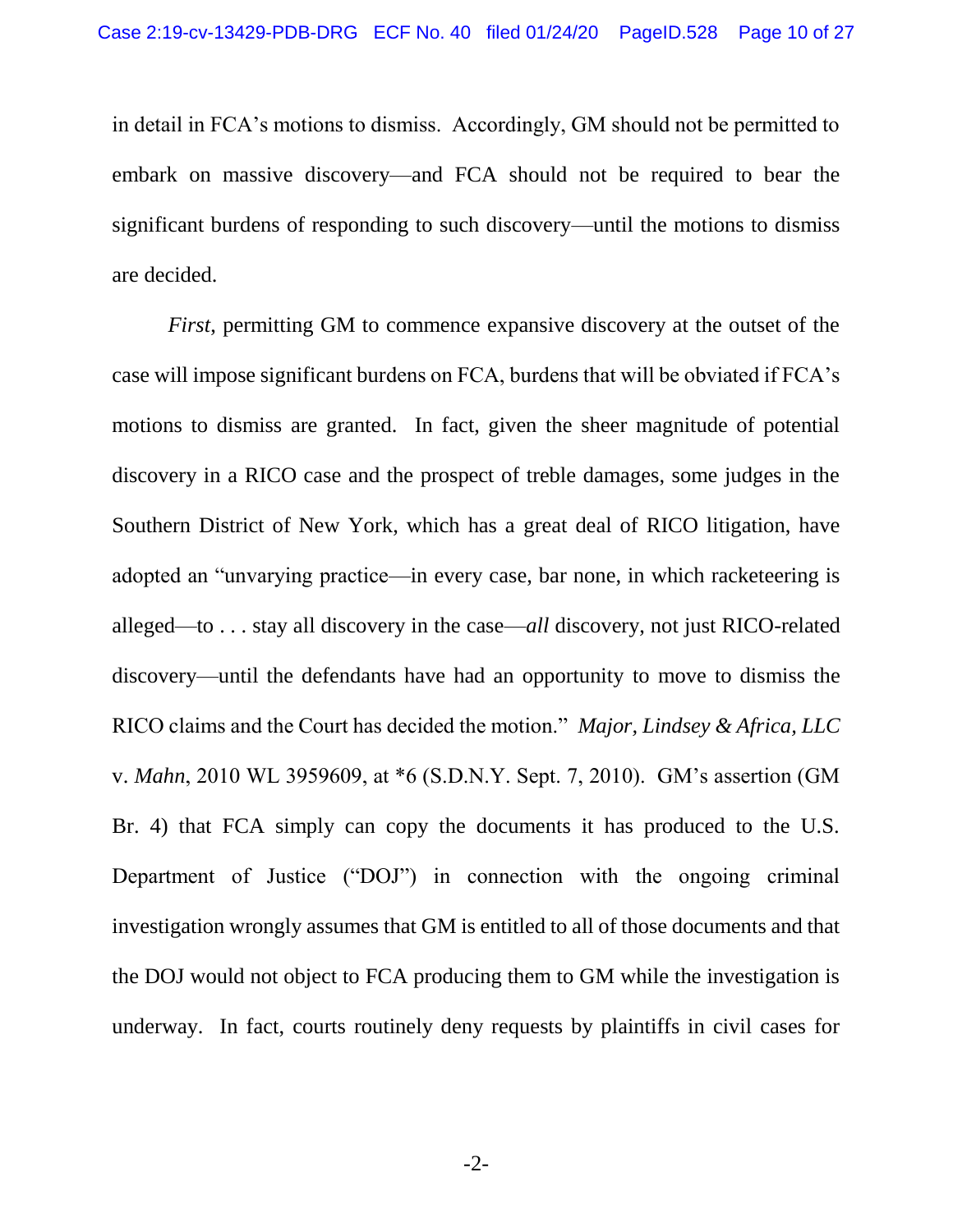"cloned discovery" of materials produced in the course of a pending government investigation. *See infra* at 11-12.

*Second*, GM will not be prejudiced by a temporary stay of discovery pending a decision on FCA's motions to dismiss. The Sixth Circuit has made clear that "there is no general right to discovery upon filing of the complaint," as the "very purpose of Fed. R. Civ. P. 12(b)(6) 'is to enable defendants to challenge the legal sufficiency of complaints *without subjecting themselves to discovery*.'" *Yuhasz* v. *Brush Wellman, Inc.*, 341 F.3d 559, 566 (6th Cir. 2003) (emphasis added). This makes perfect sense: "'only a complaint that states a plausible claim for relief' can 'unlock the doors of discovery.'" *Bah* v. *Attorney Gen. of Tenn.*, 610 F. App'x 547, 553 (6th Cir. 2015). GM does not even attempt to explain how it will be prejudiced by staying discovery *as to FCA*, instead asserting that *non-parties* might destroy documents unless they receive document preservation subpoenas. (GM Br. 4.) But FCA informed GM during the parties' Rule 26(f) conference that FCA does not object to GM serving subpoenas on third parties in order to preserve documents, and, on January 14, 2020, GM advised FCA that it was serving such subpoenas on numerous third parties.<sup>2</sup>

<sup>&</sup>lt;sup>2</sup> FCA reserves the right to move to quash or modify any third-party subpoenas that GM serves in this case if FCA has rights or privileges that those subpoenas, or information responsive to them, may affect.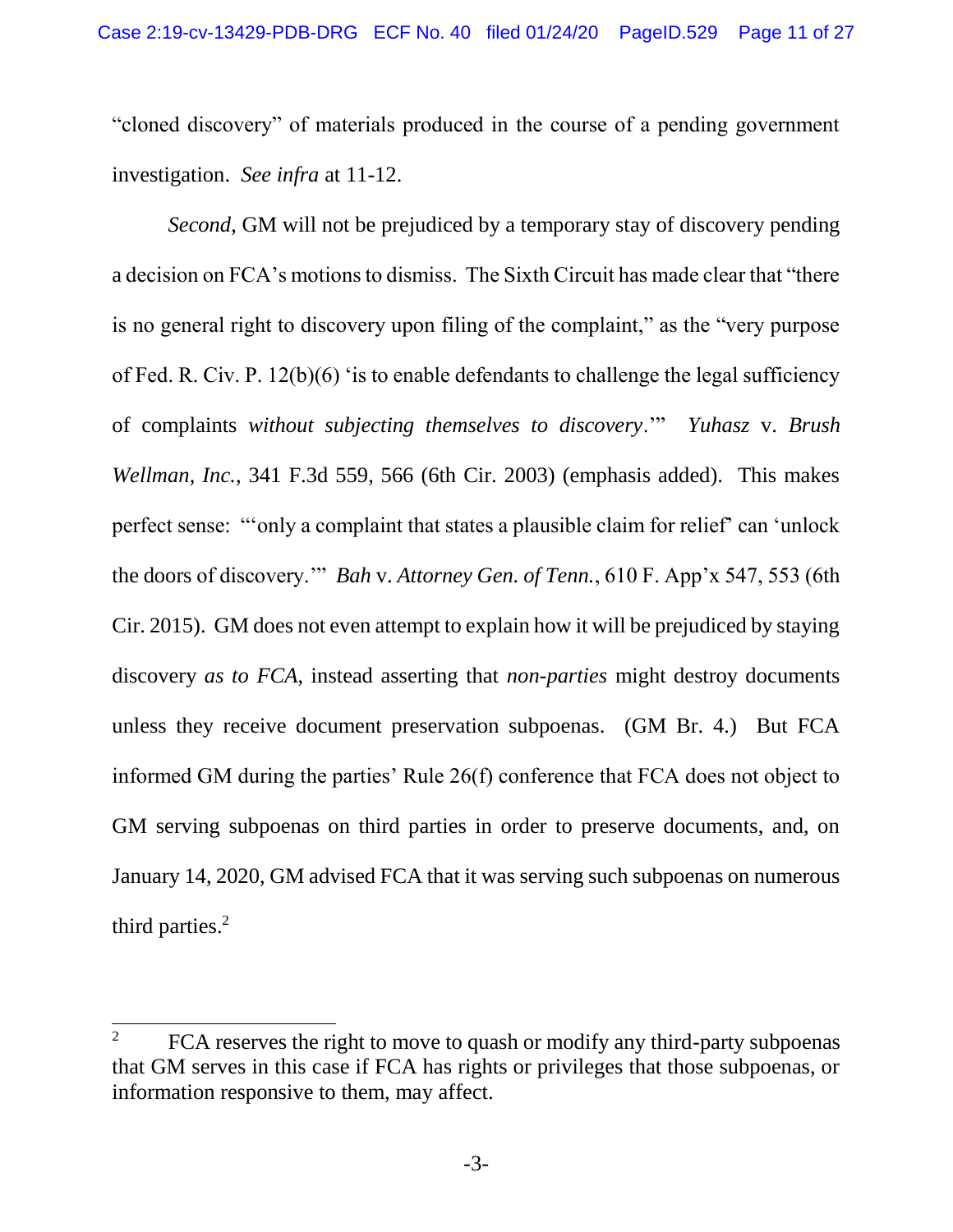*Third*, although FCA is "not required to show a substantial likelihood of success on [its] dispositive motion," *Romar Sales Corp.* v. *Seddon*, 2013 WL 141133, at \*2 (W.D. Mich. Jan. 11, 2013), even a quick preview of FCA's motions to dismiss shows that GM's claims are likely to be dismissed, which would obviate the need for any discovery in this action. Indeed, courts already have dismissed claims brought by rank-and-file FCA employees predicated on the same alleged prohibited payments referenced in GM's Complaint—all without permitting the plaintiffs in those cases to engage in discovery. GM's repeated assertion that the Individual Defendants have "admitted" to a "racketeering scheme" (GM Br. at 4, 5) is not true, and even if it were, such admissions would not mean GM has pled the necessary elements of its RICO claims. Contrary to what GM says, none of the defendants in this case has admitted to violating RICO, and none of the indictments or plea agreements even hint that GM was the intended target of, or suffered any injury as a result of, the same alleged prohibited payments.<sup>3</sup>

l

<sup>&</sup>lt;sup>3</sup> The DOJ's criminal investigation into the alleged prohibited payments remains open, which is yet another reason to stay discovery pending resolution of FCA's motions to dismiss. Unless and until the Court determines that GM's claims are valid, there is no reason to take the risk that discovery in this case will interfere with an ongoing criminal investigation. When and if appropriate, FCA—and perhaps the DOJ—will brief the standards for staying discovery in a civil RICO case in the face of a related criminal investigation.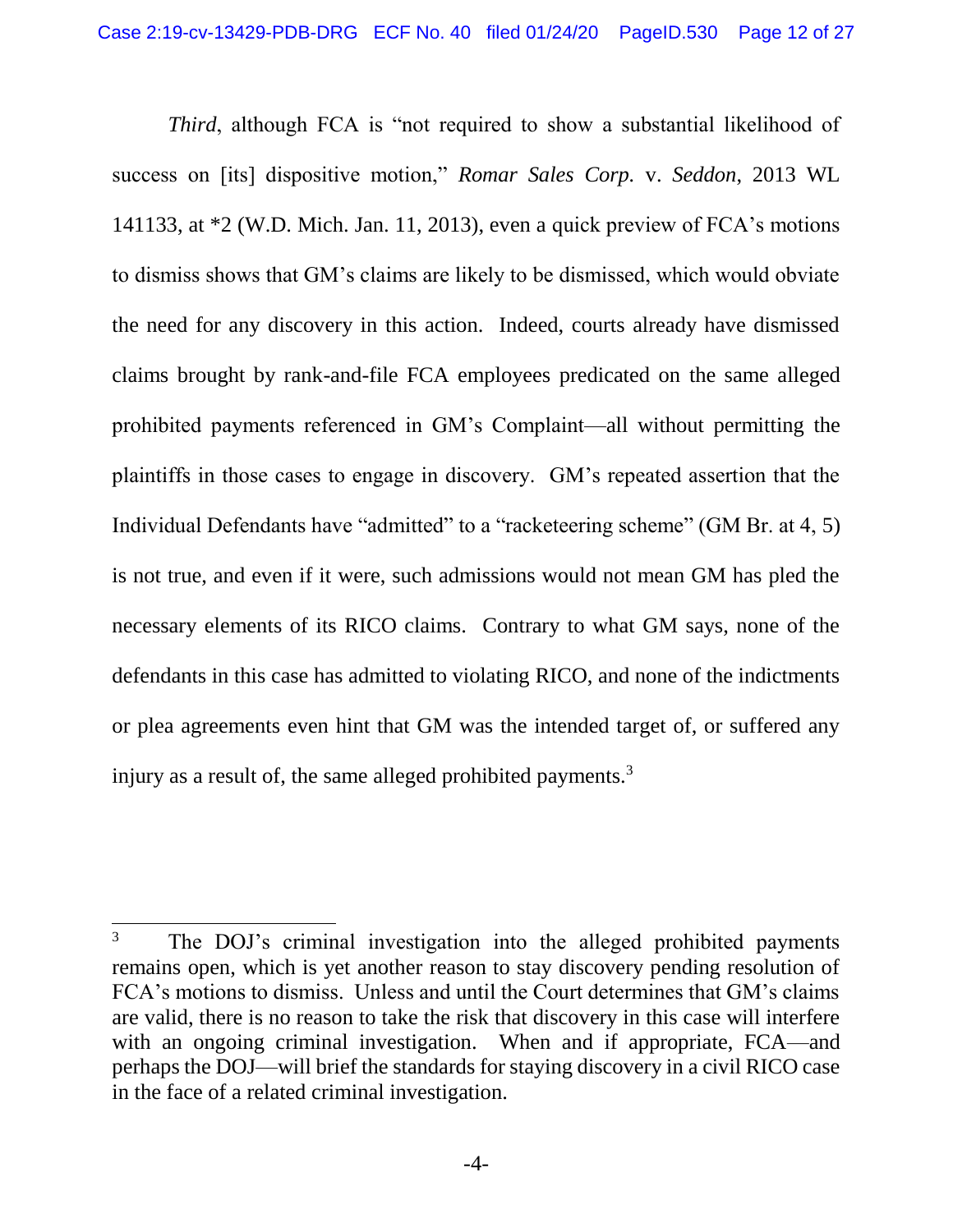#### **BACKGROUND**

<span id="page-12-0"></span>GM brought this action on November 20, 2019, asserting RICO claims under federal law and unfair competition and civil conspiracy claims under Michigan common law, and seeking "billions" of dollars in damages. GM posits two selfcontradictory theories for how improper payments to certain former UAW employees injured GM. *First*, GM alleges that FCA "illegally purchased" certain "benefits, concessions, and advantages" from the UAW, "without regard to the interests of UAW membership." (Compl. ¶¶ 6, 71.) GM then asserts in conclusory terms that "FCA ensured that while these special advantages were conferred on FCA, the same or similar advantages were not provided to at least GM." (Compl. ¶ 71.)<sup>4</sup> *Second*, and with no acknowledgement of the inherent contradiction, GM posits that FCA made *concessions to the UAW* during the negotiation of the 2015 collective bargaining agreement, which the UAW then extracted from GM through

<sup>&</sup>lt;sup>4</sup> FCA denies that it either directed or approved any alleged prohibited payments. FCA acknowledges that certain former UAW employees and certain former FCA employees improperly used funds belonging to the National Training Center ("NTC") to purchase luxury items for their own personal use (such as in-ground home swimming pools, jewel-encrusted Montblanc fountain pens, a shotgun, and Christian Louboutin shoes), and that those persons have been indicted and pled guilty as a result of their misconduct. For purposes of this brief, it makes no difference whether the alleged prohibited payments were made directly by FCA to the UAW, as GM contends, or were instead facilitated by former FCA employees acting in violation of clear company policies, as the facts will show, because GM's claims fail either way. References to "alleged prohibited payments" in this brief are based on the allegations of the Complaint, and do not constitute an admission by FCA that it made any such payments to the UAW.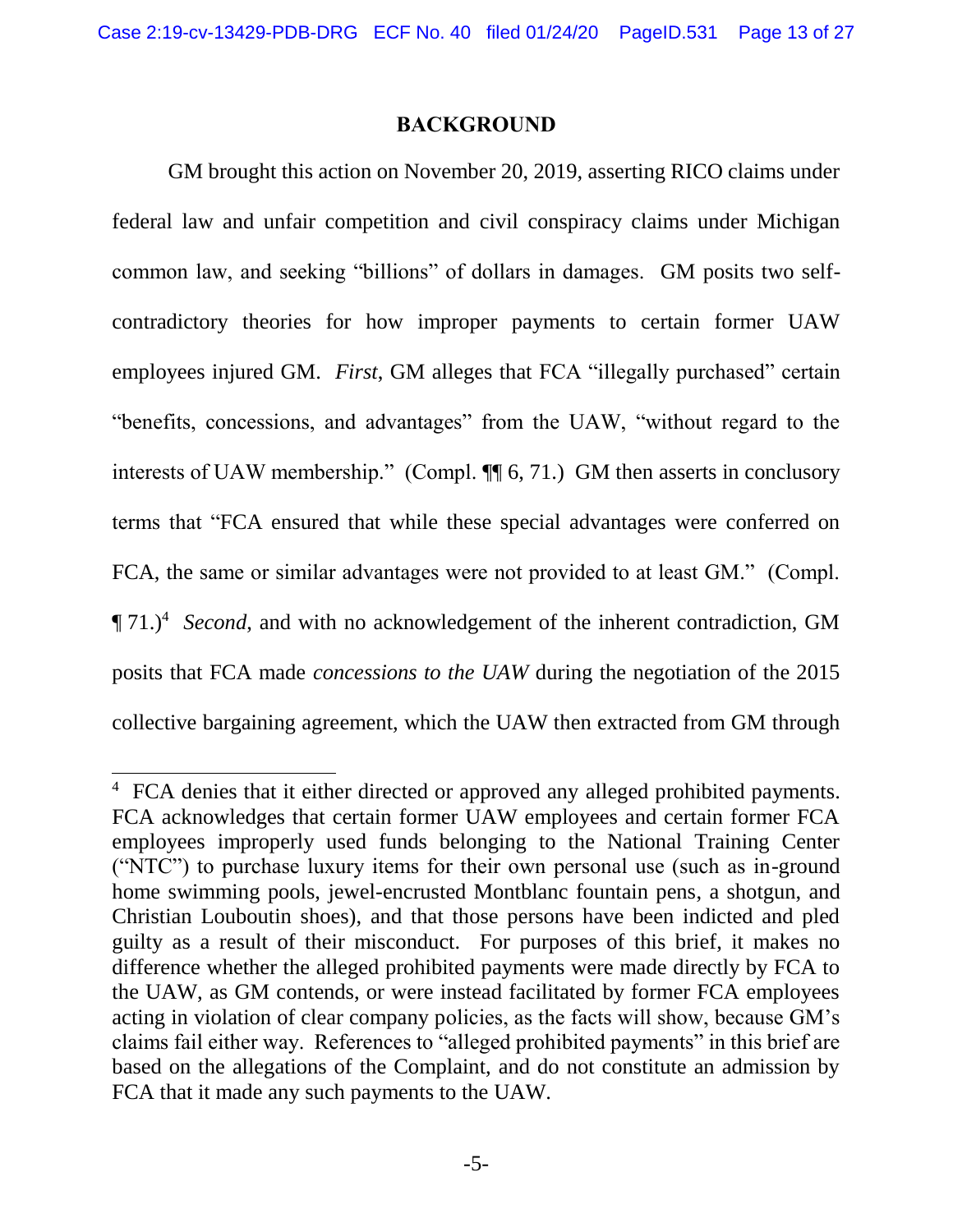so-called "pattern bargaining," all in an attempt by FCA to "force a merger" between FCA and GM. (Compl. ¶ 7.)

The burdensome nature of discovery contemplated by GM in this case is not a matter of conjecture. Although GM's motion for early discovery is still pending, GM already has served FCA with 55 broad document requests and four interrogatories. (Exs. 1-3.) The discovery GM seeks from FCA is truly massive. Among other topics, GM is asking FCA to locate and produce documents from "January 1, 2009 to the date of the responses to the Requests" (Ex. 1 at 3)—more than a 10-year period—regarding:

- negotiation of the 2009, 2011, and 2015 collective bargaining agreements (Requests 1, 21 (FCA US));
- every communication between FCA's "chairman" and various UAW employees, without regard to the subject of such communications (Requests 19-25 (FCA NV));
- materials from any "internal investigation" of the alleged prohibited payments, as well as all documents produced to government agencies investigating those payments (Requests 4-5, 11 (FCA US));
- "[a]ny communications or analysis concerning a potential merger" between FCA and GM (Request 22, 23 (FCA US)); and
- communications between FCA and Groupe PSA, a company with which FCA recently agreed to merge (Request 25 (FCA US)).<sup>5</sup>

<sup>5</sup> On October 31, 2019—three weeks before GM filed its Complaint—FCA publicly announced its intention to merge with Groupe PSA. Communications between FCA and Groupe PSA have nothing to do with the claims being asserted by GM, all of which relate to events that occurred in the past. To the extent GM is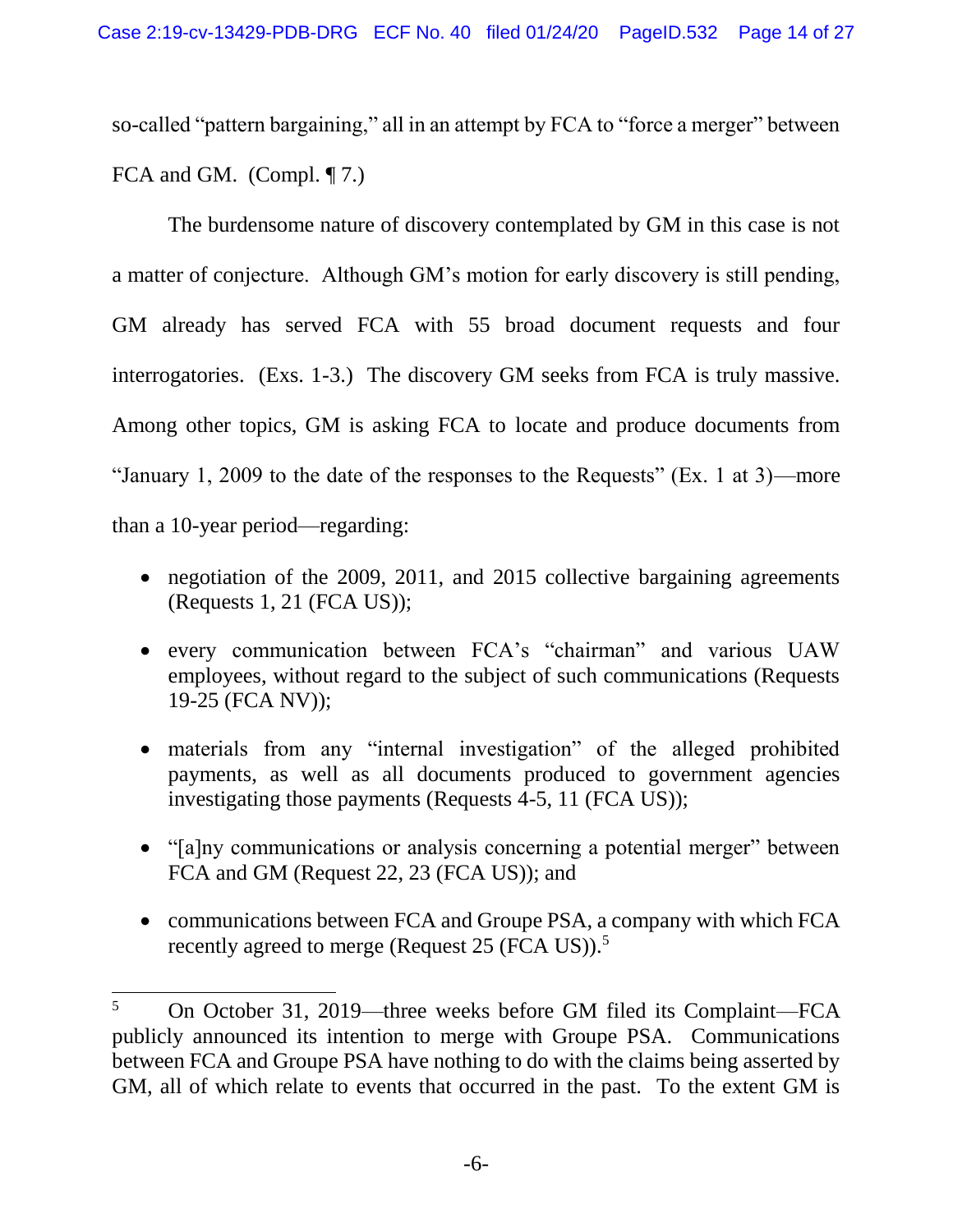#### **ARGUMENT**

<span id="page-14-0"></span>A "plaintiff is not entitled to discovery simply because he filed a complaint," *Price* v. *Milmar Food Grp., LLC*, 2019 WL 1147086, at \*3 (E.D. Mich. Mar. 13, 2019), and thus district courts have "broad discretion and inherent power to stay discovery until preliminary questions that may dispose of the case are determined." *Hahn* v. *Star Bank*, 190 F.3d 708, 719 (6th Cir. 1999). It is "settled that entry of an order staying discovery pending determination of dispositive motions is an appropriate exercise of the court's discretion." *Williams* v. *Scottrade, Inc.*, 2006 WL 1722224, at \*1 (E.D. Mich. June 19, 2006).

In considering a motion to stay discovery pending decision on a motion to dismiss, courts "weigh 'the burden of proceeding with discovery upon the party from whom discovery is sought against the hardship which would be worked by a denial of discovery.'" *Martin* v. *Mohr*, 2012 WL 5915501, at \*2 (S.D. Ohio Nov. 26, 2012). Moreover, "[w]hen a stay, rather than a prohibition, of discovery is sought, the burden upon the party requesting the stay is less than if he were requesting a total

l

seeking communications between FCA and Groupe PSA regarding FCA's evaluation of GM's claims in this case, such communications are both privileged and attorney work-product and protected from disclosure under the common interest doctrine. GM's efforts to discover communications between FCA and Groupe PSA underscores FCA's belief that this action represents a strategic attempt by GM to disrupt the proposed merger of two GM competitors.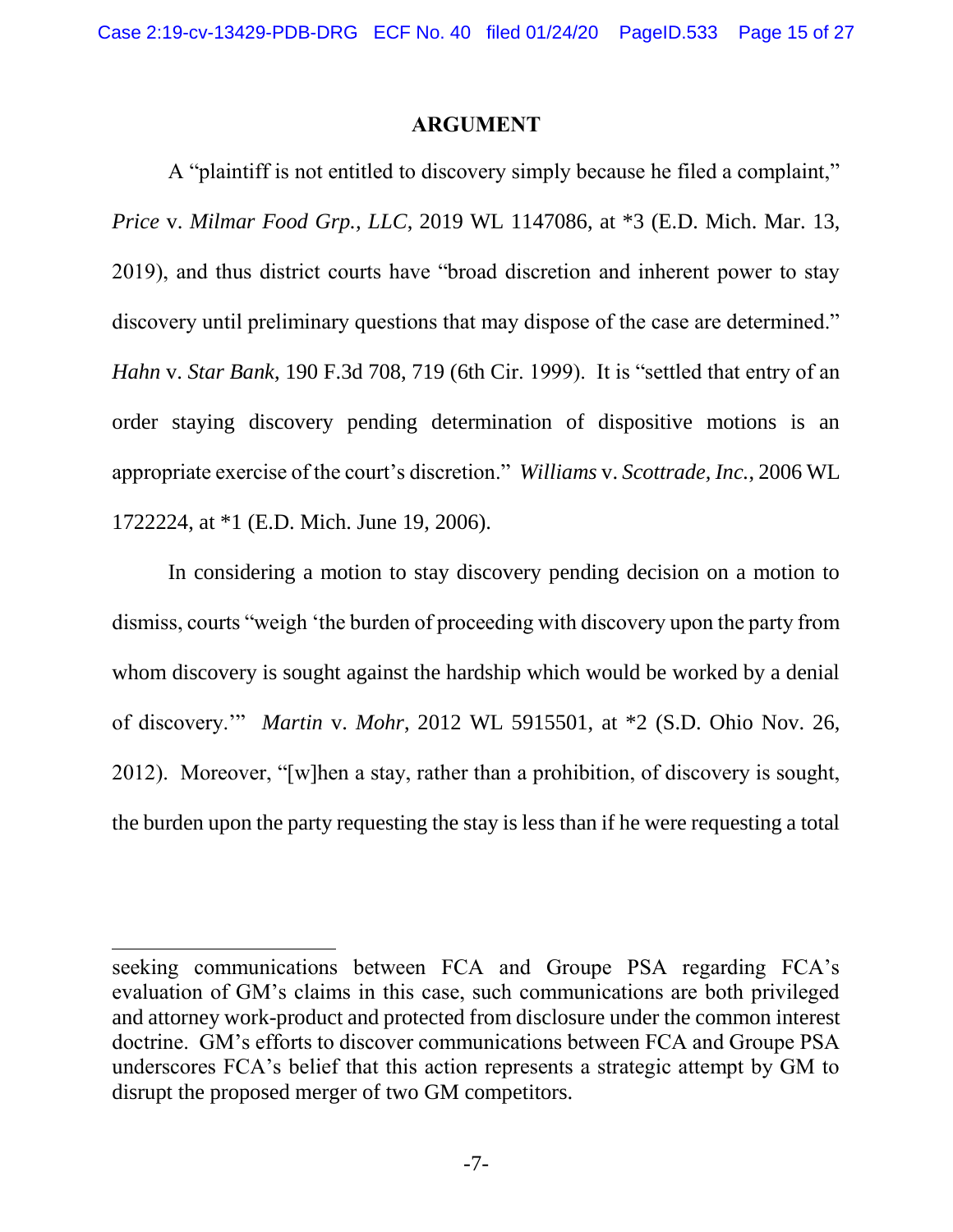freedom from discovery." *Wagner* v. *Mastiffs*, 2009 WL 5195862, at \*1 (S.D. Ohio Dec. 22, 2009).

All factors weigh in favor of a stay here. In light of the exorbitant expense imposed on defendants in responding to broad discovery requests in RICO cases (like the ones GM already has served on FCA), and the highly-damaging nature of RICO allegations (like the baseless ones GM has asserted against FCA), courts in the Sixth Circuit routinely stay discovery pending resolution of a motion to dismiss RICO claims,<sup>6</sup> just as other courts across the country do.<sup>7</sup>

This case thus bears no resemblance to the cases on which GM relies (GM Br.

10-12), where (i) the defendants did "not attempt[] to demonstrate that a stay is

l

<sup>6</sup> *See Brown* v. *Tax Ease Lien Servicing, LLC*, 2015 WL 13674856, at \*1 (W.D. Ky. July 27, 2015); *Miller* v. *Countrywide Home Loans*, 2010 WL 2246310, at \*3 (S.D. Ohio June 4, 2010) (staying discovery and noting that alleged "RICO violations[] have the potential to place a discovery burden on the defendants"); *Melton* v. *Blankenship*, 2007 WL 9718925, at \*2 (W.D. Tenn. Dec. 14, 2007) (finding "good cause to stay all discovery" when "the court [had] noted its concerns regarding the RICO claims").

<sup>7</sup> *E.g.*, *James* v. *Hunt*, 761 F. App'x 975, 981 (11th Cir. 2018); *Levy* v. *BASF Metals Ltd.*, 755 F. App'x 29, 31 (2d Cir. 2018); *Jarvis* v. *Regan*, 833 F.2d 149, 155 (9th Cir. 1987); *Lau* v. *Ambani*, 2017 WL 7693353, at \*2 n.12 (E.D. Pa. Aug. 11, 2017); *Mortg. Resolution Servicing, LLC* v. *JPMorgan Chase Bank, N.A.*, 2016 WL 3906712, at \*1 (S.D.N.Y. July 14, 2016); *Guajardo* v. *Martinez*, 2015 WL 12831683, at \*2 (S.D. Tex. Dec. 22, 2015); *Sky Med. Supply Inc.* v. *SCS Support Claims Servs., Inc.*, 2013 WL 12373676, at \*1 (E.D.N.Y. June 5, 2013); *Valverde* v. *Xclusive Staffing, Inc.*, 2017 WL 3866769, at \*2 (D. Colo. Sept. 5, 2017); *Canyon Cty.* v. *Syngenta Seeds, Inc.*, 2005 WL 8165145, at \*1 (D. Idaho Oct. 28, 2005); *Major*, 2010 WL 3959609, at \*6.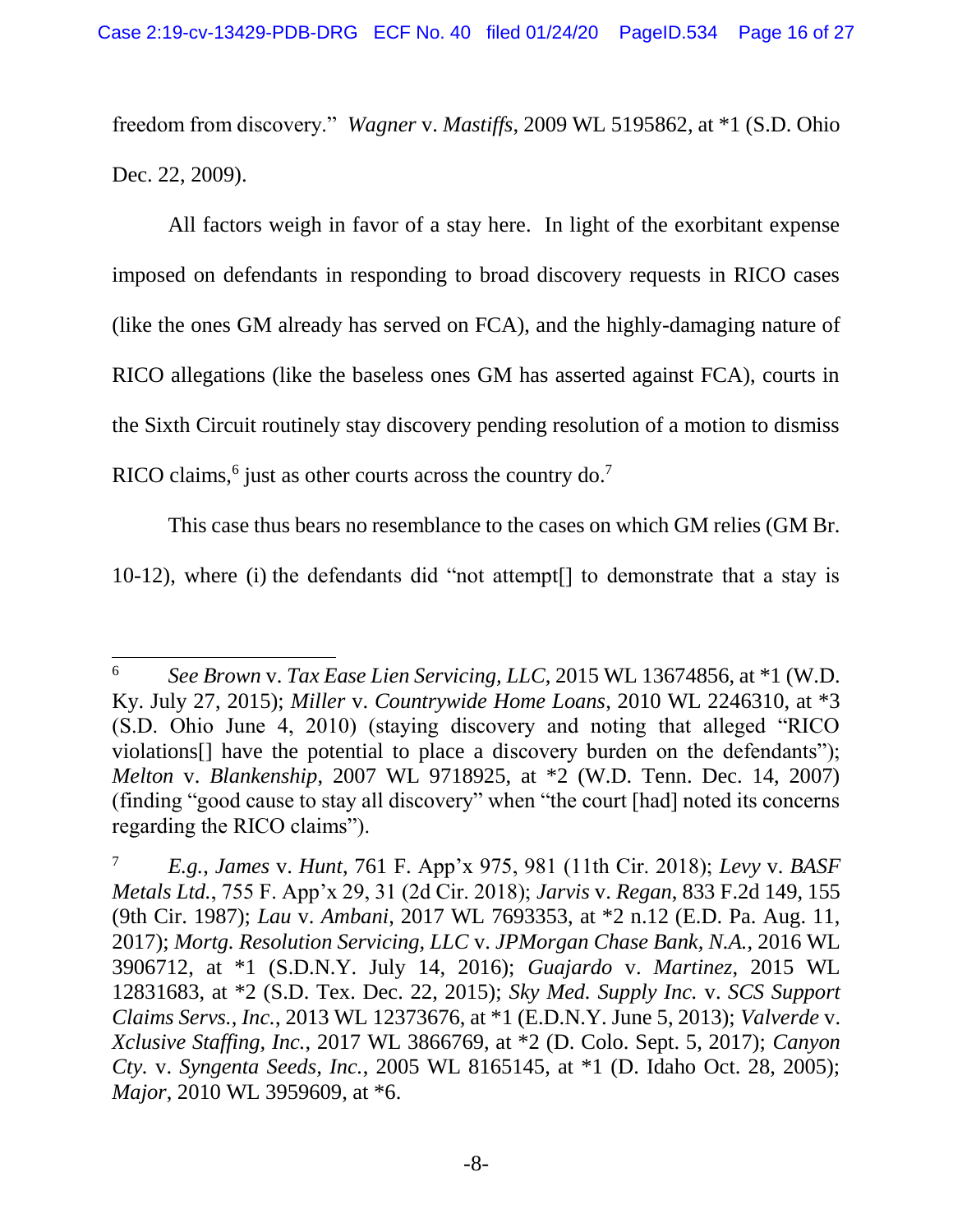appropriate in th[e] case," *AFT Mich.* v. *Project Veritas*, 294 F. Supp. 3d 693, 694 (E.D. Mich. 2018), (ii) the defendant's motion to dismiss, even if granted, would not be "wholly dispositive of the case," *Porter* v. *Five Star Quality Care-MI, LLC*, 2014 WL 823418, at \*2 (E.D. Mich. Mar. 3, 2014), or (iii) the court already had "indicated that Defendants' motion to dismiss would likely be denied." *Flagg* v. *City of Detroit*, 2008 WL 787039, at \*3 n.6 (E.D. Mich. Mar. 20, 2008); *see Malibu Media, LLC* v. *Braun*, 2015 WL 1014951, at \*2 (E.D. Mich. Mar. 9, 2015) (same).

### <span id="page-16-0"></span>**I. GM seeks very broad discovery that will impose a substantial burden on FCA.**

In a complex civil RICO case, "concerns about the cost and inconvenience of discovery" are presumptively "reasonable." *Guajardo*, 2015 WL 12831683, at \*2. That is especially true here, where GM has filed a Complaint that is 95 pages long and GM claims it is entitled to "billions of dollars" in damages. GM has made it abundantly clear that the discovery it seeks in this case will be massive, having already propounded 55 discovery requests to FCA seeking a broad range of documents covering more than a ten-year period. Courts have stayed discovery pending decision on a motion to dismiss where "the breadth of the discovery sought in th[e] action will cover a six-year period." *Integrated Sys. & Power, Inc.* v. *Honeywell Int'l, Inc.,* 2009 WL 2777076, at \*1 (S.D.N.Y. Sept. 1, 2009).<sup>8</sup> Given

<sup>8</sup> *See also O'Sullivan* v. *Deutsche Bank AG*, 2018 WL 1989585, at \*8 (S.D.N.Y.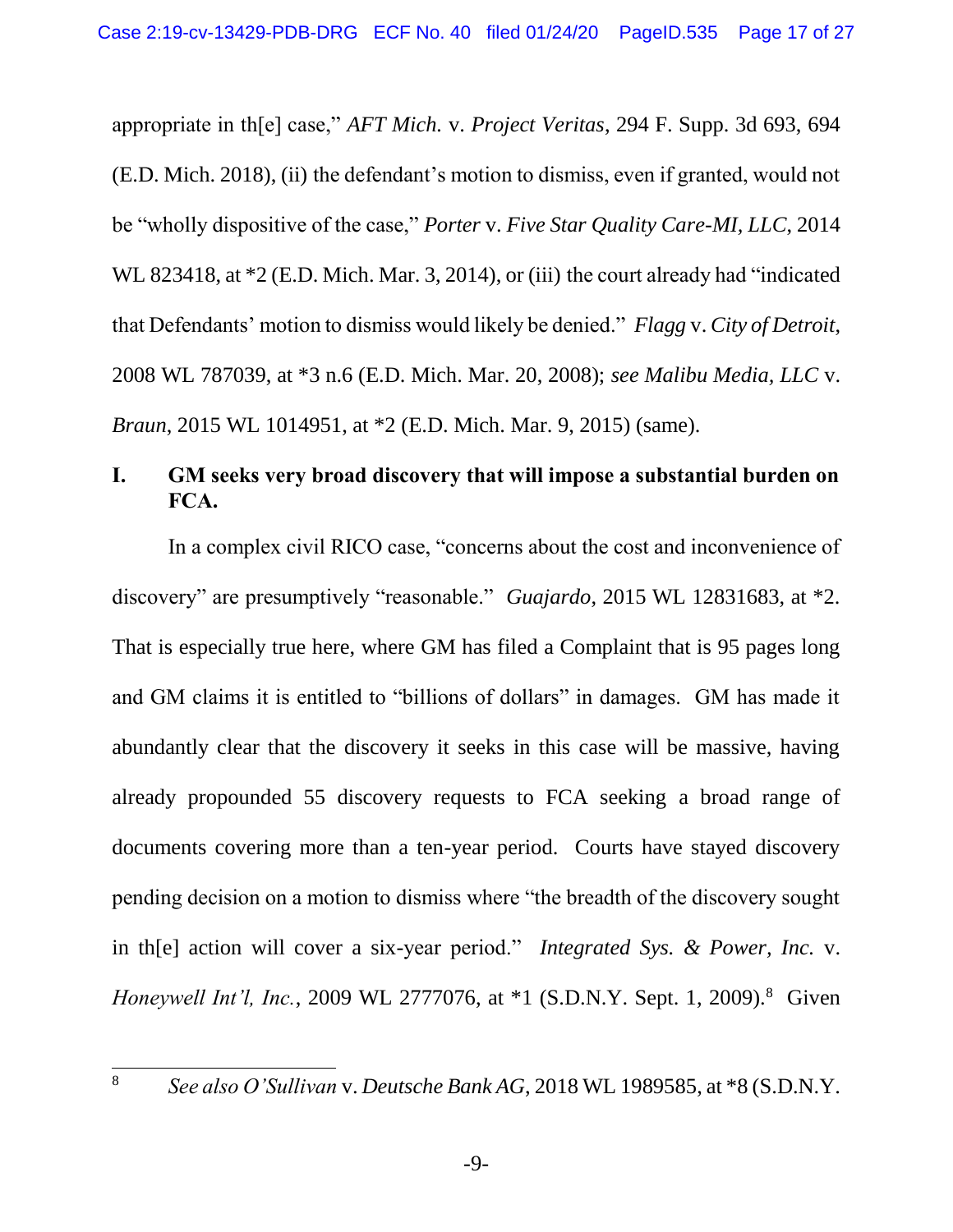that FCA currently is filing motions to dismiss that "may end this action," it "would be unduly burdensome" to require FCA to respond to GM's sweeping discovery requests before those motions have been decided. *Edwards* v. *Standard Fed. Bank, NA*, 2008 WL 4771880, at \*1 (E.D. Mich. Oct. 29, 2008).

GM's case should be dismissed in its entirety given the insufficiency of the Complaint. And because "there is a possibility the Court's disposition of the Motion [to Dismiss] will render discovery moot," the Court should stay discovery. *Klein Steel Servs. Inc.* v. *Sirius Prot., LLC*, 2014 WL 923178, at \*1 (E.D. Mich. Mar. 10, 2014); *see Prison Legal News* v. *Bezotte*, 2012 WL 5417457, at \*1 (E.D. Mich. Nov. 6, 2012) (stay of discovery pending decision on dispositive motions will "prevent time waste and judicial resource[]" waste, and "allow the parties to narrowly tailor discovery to matters that are relevant to the issues before the Court" if any claims survive).

Even if the Court does not dismiss the Complaint in its entirety, a partial dismissal could significantly narrow the scope of appropriate discovery. Just by way of example, claims based on injuries purportedly incurred before November 20,

l

Apr. 26, 2018) (plaintiff sought documents in discovery spanning "many years"); *N.M. Oncology & Hematology Consultants, Ltd.* v. *Presbyterian Healthcare Servs.*, 2013 WL 12304061, at \*1 (D.N.M. July 11, 2013) (same); *Arriaga-Zacarias* v. *Lewis Taylor Farms, Inc.*, 2008 WL 4544470, at \*2 (M.D. Ga. Oct. 10, 2008) (same); *In re First Constitution S'holders Litig.*, 145 F.R.D. 291, 294 (D. Conn. 1991) (same).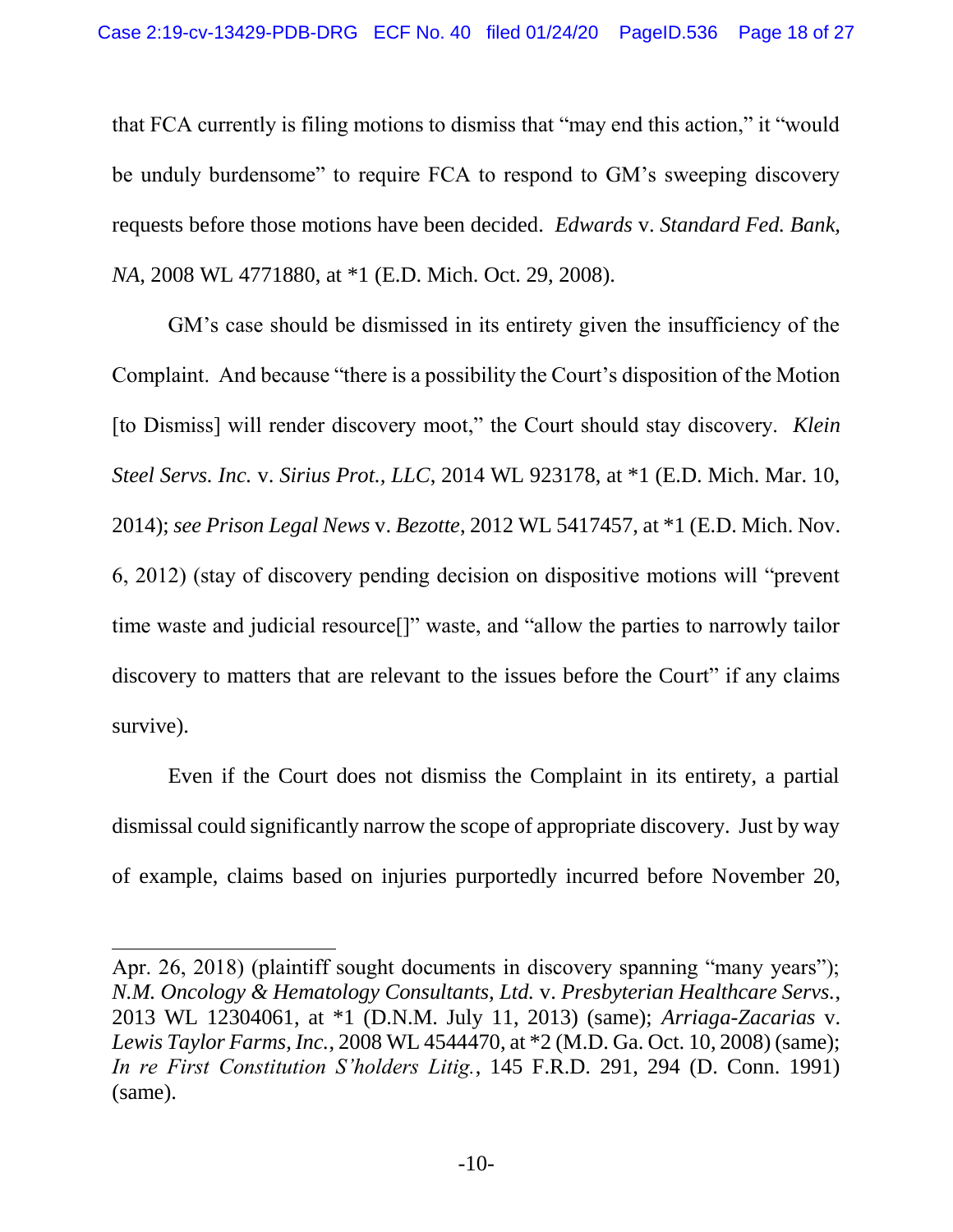2015 are barred by RICO's four-year statute of limitations. If the Court agrees and dismisses those claims, the only claims remaining in the case will be those related to GM's implausible theory that FCA made concessions to the UAW during negotiation of the 2015 collective bargaining agreement in an effort to harm GM.

Lastly, GM cannot contend there is "no undue or unfair burden" on FCA because four of its 55 discovery requests seek documents FCA purportedly already has produced to the DOJ in connection with the criminal investigation into the alleged prohibited payments. (GM Br. 13-14; *see* Requests 4, 5 (FCA US); Requests 2, 3 (FCA NV).) As an initial matter, by focusing on only those four requests, GM tacitly concedes that responding to the other 51 requests will impose significant burdens on FCA. And even with respect to those four requests, GM ignores that courts often deny similar requests for cloned discovery. *See*, *e.g.*, *Ludlow* v. *Flowers Foods, Inc.*, 2019 WL 6252926, at \*18 (S.D. Cal. Nov. 22, 2019) ("Asking for all documents produced in another matter is not generally proper."); *King Cty.* v. *Merrill Lynch & Co.*, 2011 WL 3438491, at \*3 (W.D. Wash. Aug. 5, 2011) (denying request for "[c]loned discovery").

Cloned discovery is improper for several reasons, which FCA will explain further in a motion for a protective order in the event the Court permits general discovery to proceed. *First*, GM's argument that its request for cloned discovery might "streamline" the case (GM Br. 15) ignores that a plaintiff "is not entitled to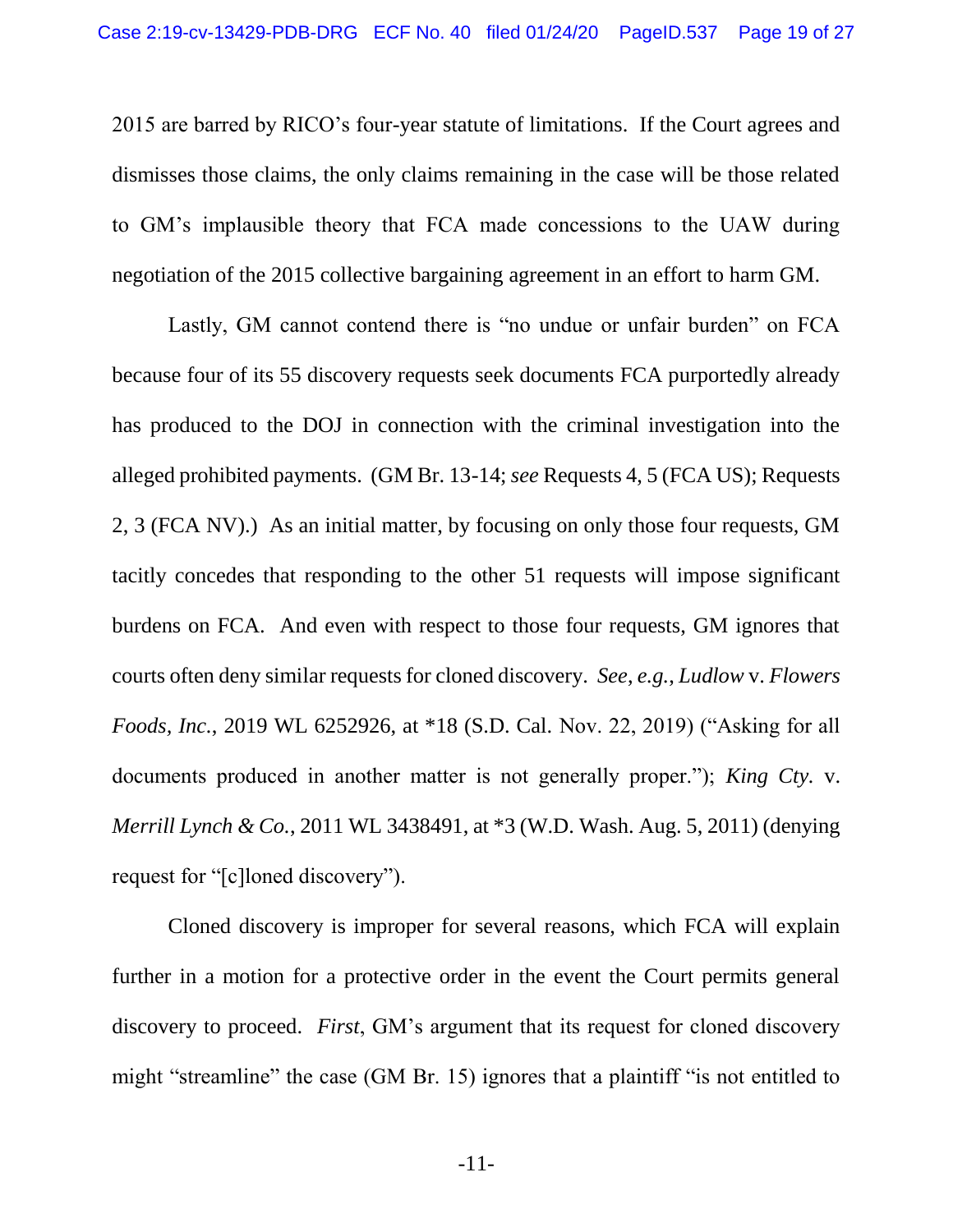discovery, cabined or otherwise," if its Complaint is "deficient." *Ashcroft* v. *Iqbal*, 556 U.S. 662, 686 (2009). Moreover, far from simplifying matters, allowing discovery to commence immediately will lead to numerous discovery disputes and motion practice, which will waste judicial resources and impose burdens on the parties that will turn out to be entirely unnecessary if FCA's motions to dismiss are granted. *Second*, GM has no basis to presume that all documents produced to the DOJ are relevant to its claims or that GM is entitled to all of those documents. "Government investigations also may be much broader than the limited subject matter of a lawsuit," and the government is not restrained by the proportionality and burden limitations imposed by the Federal Rules of Civil Procedure on civil plaintiffs. *Capital Ventures Int'l* v. *J.P. Morgan Mortg. Acquisition Corp.*, 2014 WL 1431124, at \*2 (D. Mass. Apr. 14, 2014). *Third*, GM wrongly presumes that FCA can simply push a button and produce to GM all of the documents produced to the DOJ without any burden. *See In re Term Commodities Cotton Futures Litig.*, 2013 WL 1907738, at \*6 (S.D.N.Y. May 8, 2013) (denying cloned discovery, noting burden associated with re-reviewing documents to identify sensitive commercial information).<sup>9</sup> Given that GM and FCA are head-to-head competitors, protecting

GM also speculates that FCA collected a treasure trove of "contemporaneous" business records" concerning the "Complaint's allegations" that FCA made available to Groupe PSA in connection with the recently announced merger. (GM Br. 14.) Of course, even if such work product assembled by FCA and its lawyers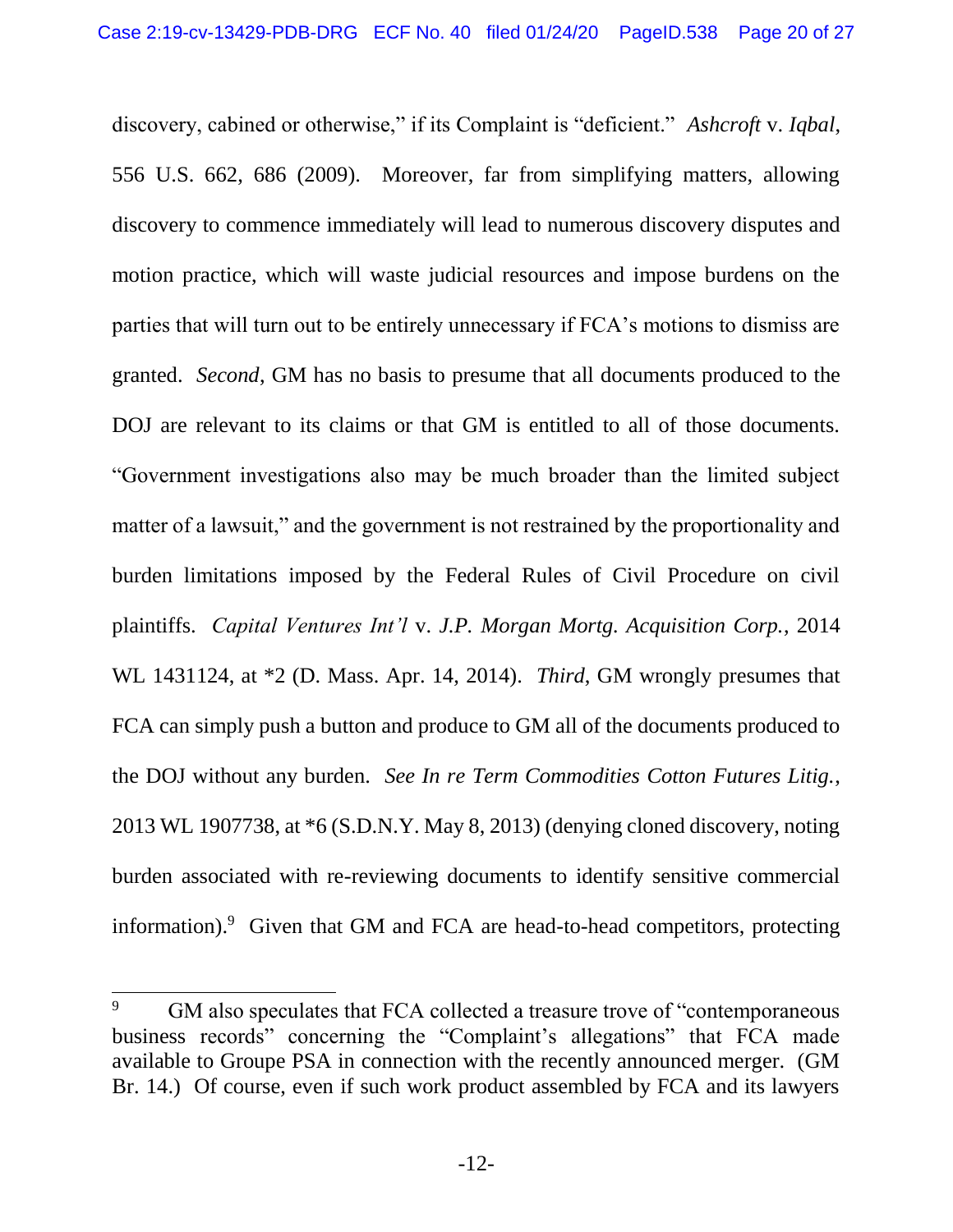sensitive commercial information under an appropriate protective order is particularly important.

### <span id="page-20-0"></span>**II. GM will not be prejudiced by a brief stay of discovery.**

This case is in its very early stages, and GM will not be prejudiced by a relatively brief stay of discovery pending a decision on FCA's motions to dismiss. Given that GM sat on its hands for more than two years after the first indictments arising out of the alleged prohibited payments,<sup>10</sup> GM cannot now claim it will be prejudiced by a brief stay while the Court decides FCA's motions to dismiss. Indeed, GM does not even pretend that it will be prejudiced if discovery from FCA is stayed pending resolution of FCA's motions to dismiss; instead, GM asserts only that "discovery is necessary to *preserve vital third-party evidence*" (GM Br. 1 (emphasis added)), an issue GM has addressed on its own by serving subpoenas on numerous third parties.

exists, it would be protected from disclosure under the common interest doctrine. FCA will address this issue further in a motion for protective order, if necessary, in the event this case proceeds to discovery.

 $10$  Indeed, before GM filed its Complaint, three of the five actions brought by rank-and-file FCA employees concerning the alleged prohibited payments had already been dismissed and those dismissals affirmed by the Sixth Circuit. *See Swanigan* v. *FCA US, LLC*, 2018 WL 4030815 (E.D. Mich. Aug. 23, 2018), *aff'd*, 938 F.3d 779 (6th Cir. 2019); *DeShetler* v. *FCA US LLC*, 2018 WL 6257377 (N.D. Ohio Nov. 30, 2018) (dismissing two actions), *aff'd*, 2019 WL 5095761 (6th Cir. Oct. 11, 2019).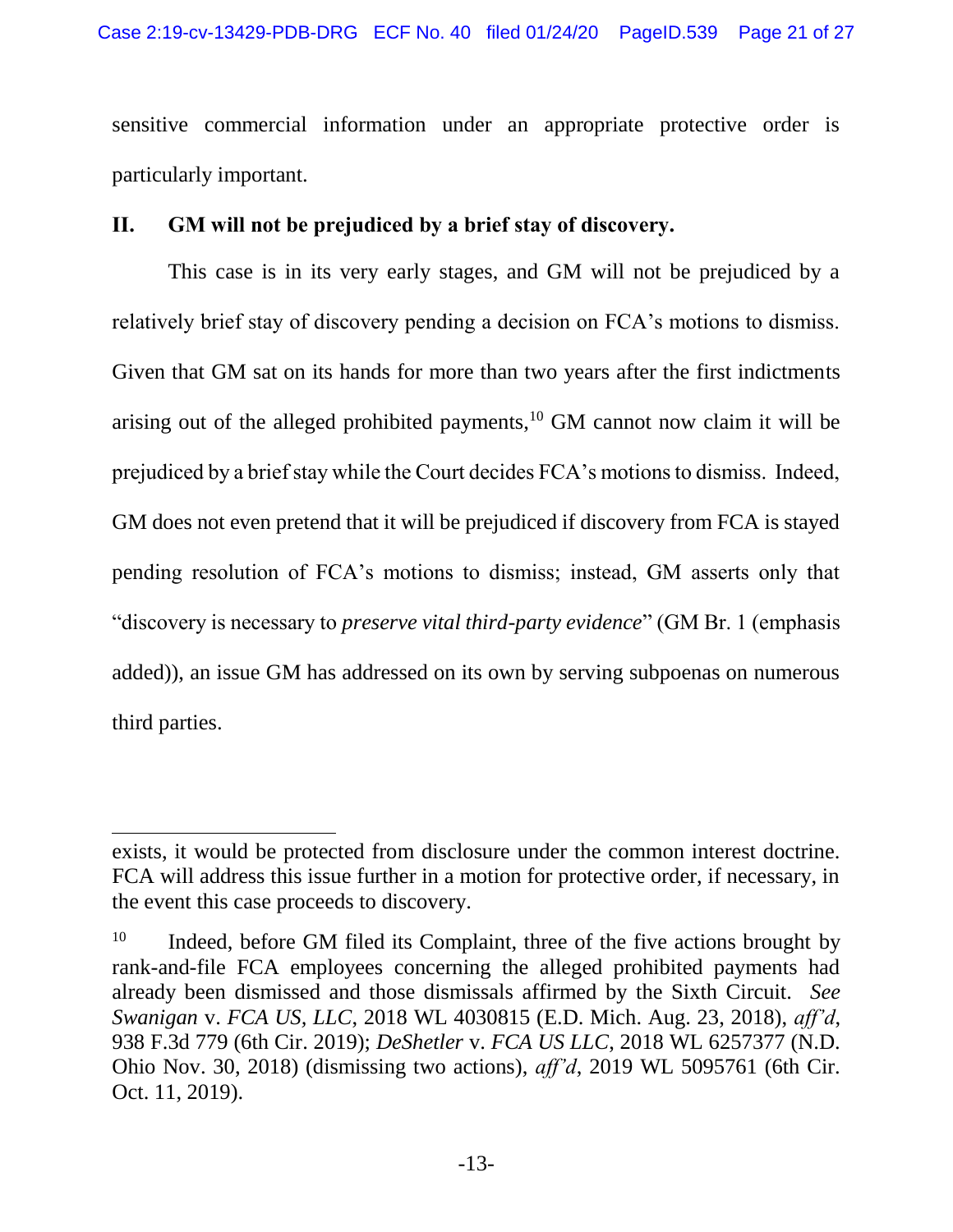### <span id="page-21-0"></span>**A. GM does not even attempt to argue that it will be prejudiced by staying discovery as to FCA.**

Setting aside GM's multi-year delay in filing this action, GM does not—and cannot—claim it would be prejudiced by a brief stay of discovery pending decision on FCA's motions to dismiss. "[A] stay pending determination of a dispositive motion that potentially eliminates the entire action will neither substantially nor unduly delay the action, should it continue." *Spinelli* v. *NFL*, 2015 WL 7302266, at \*2 (S.D.N.Y. Nov. 17, 2015). Accordingly, "the passage of a reasonable amount of time, without any other form of attendant prejudice, cannot itself constitute prejudice sufficient to defeat a motion to stay discovery." *O'Sullivan*, 2018 WL 1989585, at \*9; *see Botkin* v. *Tokio Marine & Nichido Fire Ins. Co.*, 956 F. Supp. 2d 795, 802 (E.D. Ky. 2013) (a "delay of discovery, without more, is not prejudicial").

Moreover, the Sixth Circuit has held that "there is no general right to discovery upon filing of the complaint," as the "very purpose of  $[Rule] 12(b)(6)$  'is to enable defendants to challenge the legal sufficiency of complaints *without subjecting themselves to discovery*." *Yuhasz*, 341 F.3d at 566 (emphasis added). After the Supreme Court's decisions in *Twombly* and *Iqbal*, the Sixth Circuit has emphasized that "'only a complaint that states a plausible claim for relief' can 'unlock the doors of discovery.'" *Bah*, 610 F. App'x at 553; *see New Albany Tractor, Inc.* v. *Louisville Tractor, Inc.*, 650 F.3d 1046, 1051 (6th Cir. 2011) ("The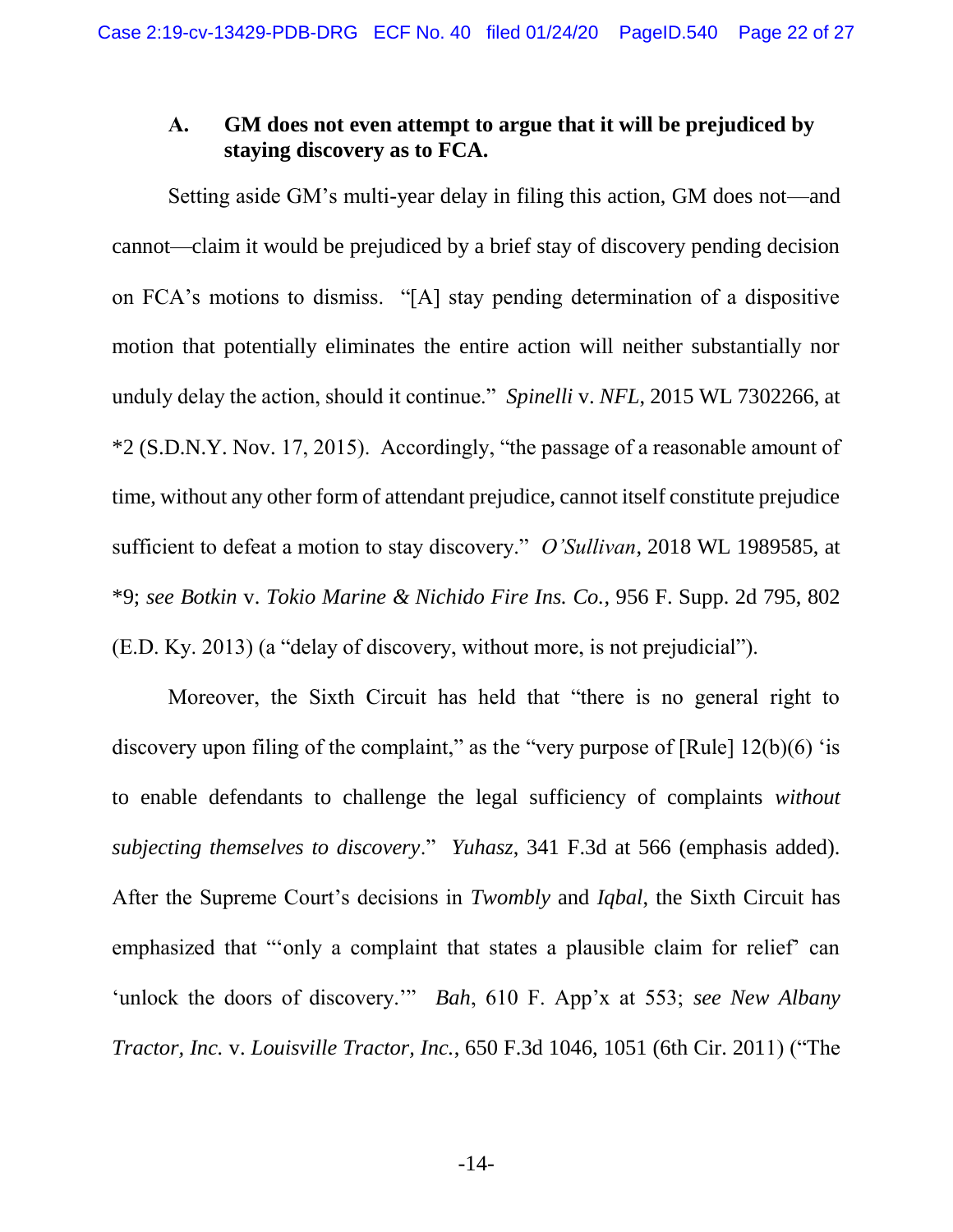language of *Iqbal*, 'not entitled to discovery,' is binding on the lower federal courts."); *Agema* v. *City of Allegan*, 826 F.3d 326, 332 (6th Cir. 2016) (same).

Any contention that GM needs discovery to "further analyze" its claims or respond to FCA's motions to dismiss (GM Br. 8, 17-18) is fundamentally misguided. "No amount of discovery can affect whether a complaint states a claim for purposes of Rule 12(b)(6)." *Russell* v. *Tribley*, 2011 WL 4387589, at \*5 (E.D. Mich. Aug. 10, 2011). The Sixth Circuit has held that "a party 'may not use the discovery process to obtain the facts necessary to state a claim after filing suit.'" *Powers* v. *Merck & Co.*, 773 F. App'x 304, 306 (6th Cir. 2019) (brackets omitted). For this reason, GM itself has argued that the notion that a plaintiff needs discovery to oppose a motion to dismiss is "nonsensical." GM brief in *Feliciano* v. *Gen. Motors LLC*, No. 14-cv-06374, ECF#21 at 5, 2014 WL 7250016 (S.D.N.Y. Nov. 12, 2014). FCA agrees.

### <span id="page-22-0"></span>**B. GM's concern about obtaining discovery from non-parties does not justify commencing burdensome discovery against FCA.**

The only potential prejudice to which GM refers is that potentially discoverable information held by "non-parties" might be destroyed if GM does not send document preservation subpoenas directing those non-parties to "preserv[e] documents." (GM Br. 4, 15.) GM already has sent subpoenas to those non-parties, but even if that had not happened, the concern that *non-parties* might not retain potentially relevant documents has no bearing on whether GM should be permitted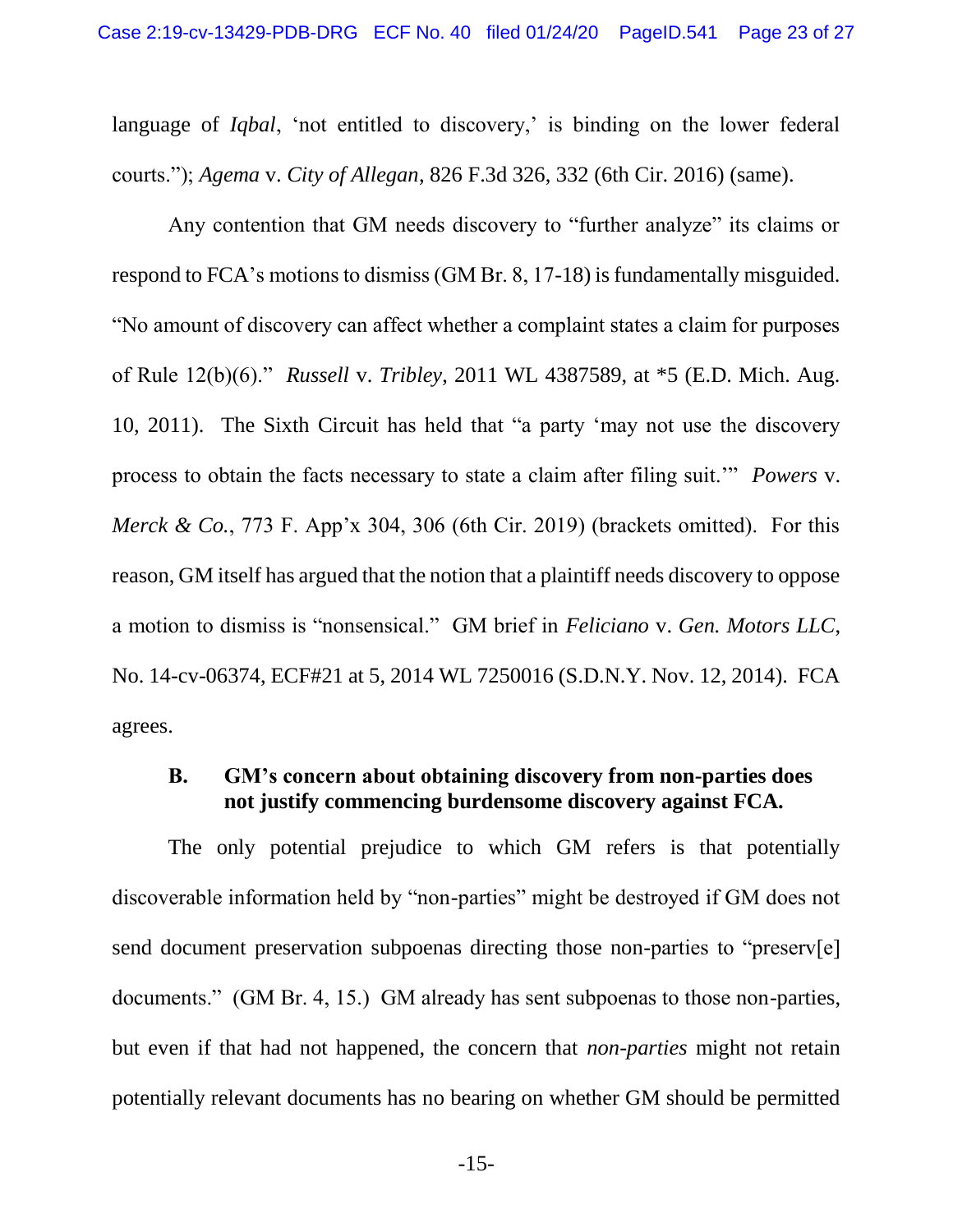to commence discovery against FCA. Aware of its legal obligations, FCA has taken steps to preserve potentially discoverable information, unlike in *Malibu Media*, relied on by GM, where "defendant's hard drives and other electronic storage devices" would likely be "lost if discovery is stayed, prejudicing [plaintiff] in proving its case." 2015 WL 1014951, at \*2.

GM's speculation that it might learn the identities of additional third parties during discovery (GM Br. 16-17)—a potentiality in every case—does not justify burdening FCA with discovery at this stage of the case. That is particularly true given that GM's Complaint is subject to dismissal in its entirety.

### <span id="page-23-0"></span>**III. FCA's motions to dismiss are strong.**

"Defendants are not required to show a substantial likelihood of success on their dispositive motion. . . . The appropriate standard is 'good cause'—no more and no less." *Romar*, 2013 WL 141133, at \*2 (staying discovery). Accordingly, the Court need "not predict the outcome of Defendant's motion," but instead need only undertake an "initial review" to determine whether the "motion to dismiss 'is potentially dispositive, and appears to be not unfounded in the law.'" *Boelter* v. *Hearst Commc'ns, Inc.*, 2016 WL 361554, at \*5 (S.D.N.Y. Jan. 28, 2016).

As an initial matter, GM's assertion that its claims must be valid because it quotes from "admissions" in "criminal plea agreements" is wrong. (GM Br. 13.) That certain former FCA employees and former UAW employees have admitted to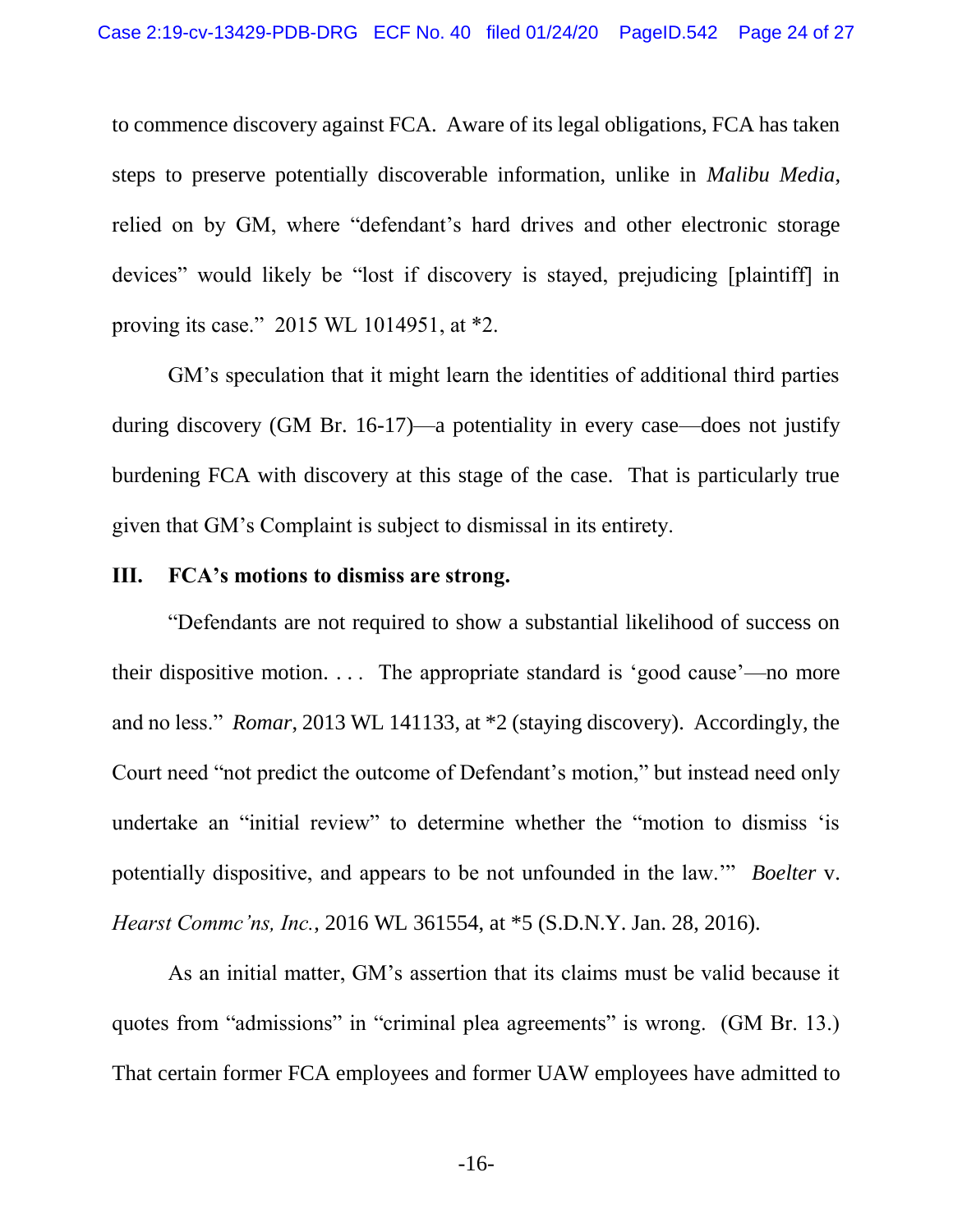engaging in misconduct does not mean that GM has pled RICO claims that can withstand a motion to dismiss. FCA's motions to dismiss will provide multiple, independent grounds to dismiss the Complaint. *See Integrated Sys.*, 2009 WL 2777076, at \*1.

It is not feasible to repeat all of those grounds here, but one example should suffice: U.S. Supreme Court precedent mandates that "proximate cause inquiries under RICO" are "not to go beyond the first step" of a causal chain. *Hemi Grp., LLC* v. *City of N.Y.*, 559 U.S. 1, 10 (2010). At best, the harm allegedly suffered by GM was the third step in the causal chain alleged in the Complaint. According to GM, as a result of the alleged prohibited payments, FCA obtained "special advantages" from the UAW that allowed FCA to "lower[] [its] average hourly labor costs," at the direct expense of FCA's hourly workers (victim one). (Compl. ¶¶ 71, 79.) GM further alleges that the Individual Defendants "concealed" the alleged prohibited payments by omitting them from tax forms filed with the IRS, thereby defrauding the U.S. government (victim two). (Compl. ¶¶ 65-66.) GM alleges that it was the third victim because, as a result of a complex and speculative sequence of events, the alleged prohibited payments supposedly allowed FCA to "more effectively compete and thrive against GM." (Compl. ¶¶ 5-6, 71, 79.) This is a perfect example of alleged "harm flowing merely from the misfortunes visited upon a third person by the defendant's acts," which the U.S. Supreme Court has said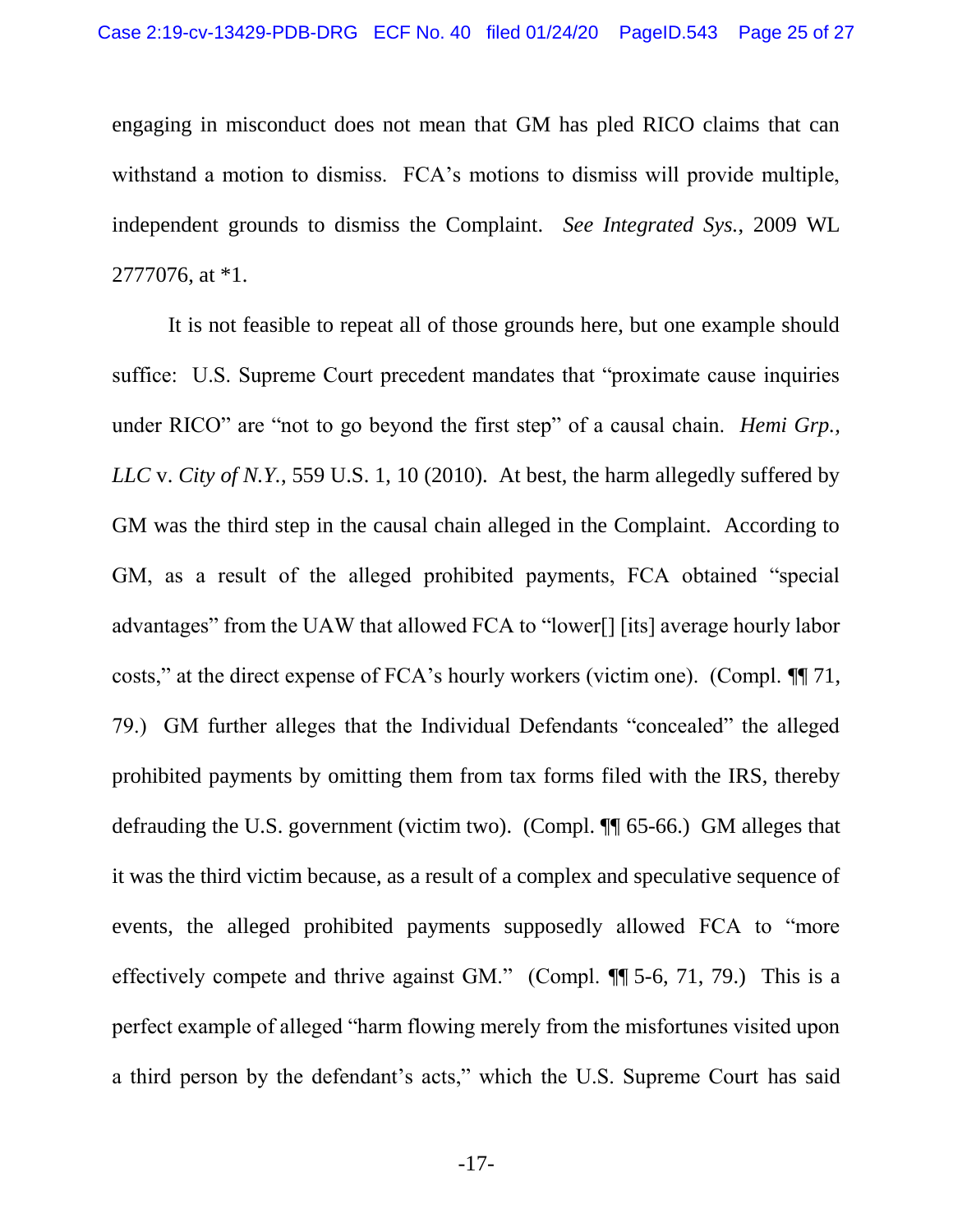cannot support a RICO claim. *Holmes* v. *Sec. Inv'r Prot. Corp.*, 503 U.S. 258, 268 (1992).

It does not matter that GM says that it was the intended target of the alleged prohibited payments. (GM Br. 7.) The Sixth Circuit has "rejected the argument that the intentional nature of plaintiffs' claims alters the remoteness inquiry"—"specific intent to harm does not magically create standing or cause . . . injuries to be direct." *Perry* v. *Am. Tobacco Co.*, 324 F.3d 845, 850 (6th Cir. 2003).

In short, there are fatal flaws in the claims that GM asserts in this case. Those flaws should be addressed by the Court before GM is permitted to embark on a massive discovery campaign that will impose serious burdens on FCA and waste judicial resources.

### **CONCLUSION**

<span id="page-25-0"></span>The Court should stay discovery pending resolution of FCA's motions to dismiss.

Dated: January 24, 2020

Respectfully submitted,

Thomas W. Cranmer (P25252) Matthew P. Allen (P57914) MILLER, CANFIELD, PADDOCK & STONE, PLC

*/s/ Steven L. Holley*  Steven L. Holley (N.Y. 1917830) Matthew J. Porpora (N.Y. 4402798) Jacob E. Cohen (N.Y. 4787271) SULLIVAN & CROMWELL LLP

*Counsel for FCA US LLC & Fiat Chrysler Automobiles N.V.*